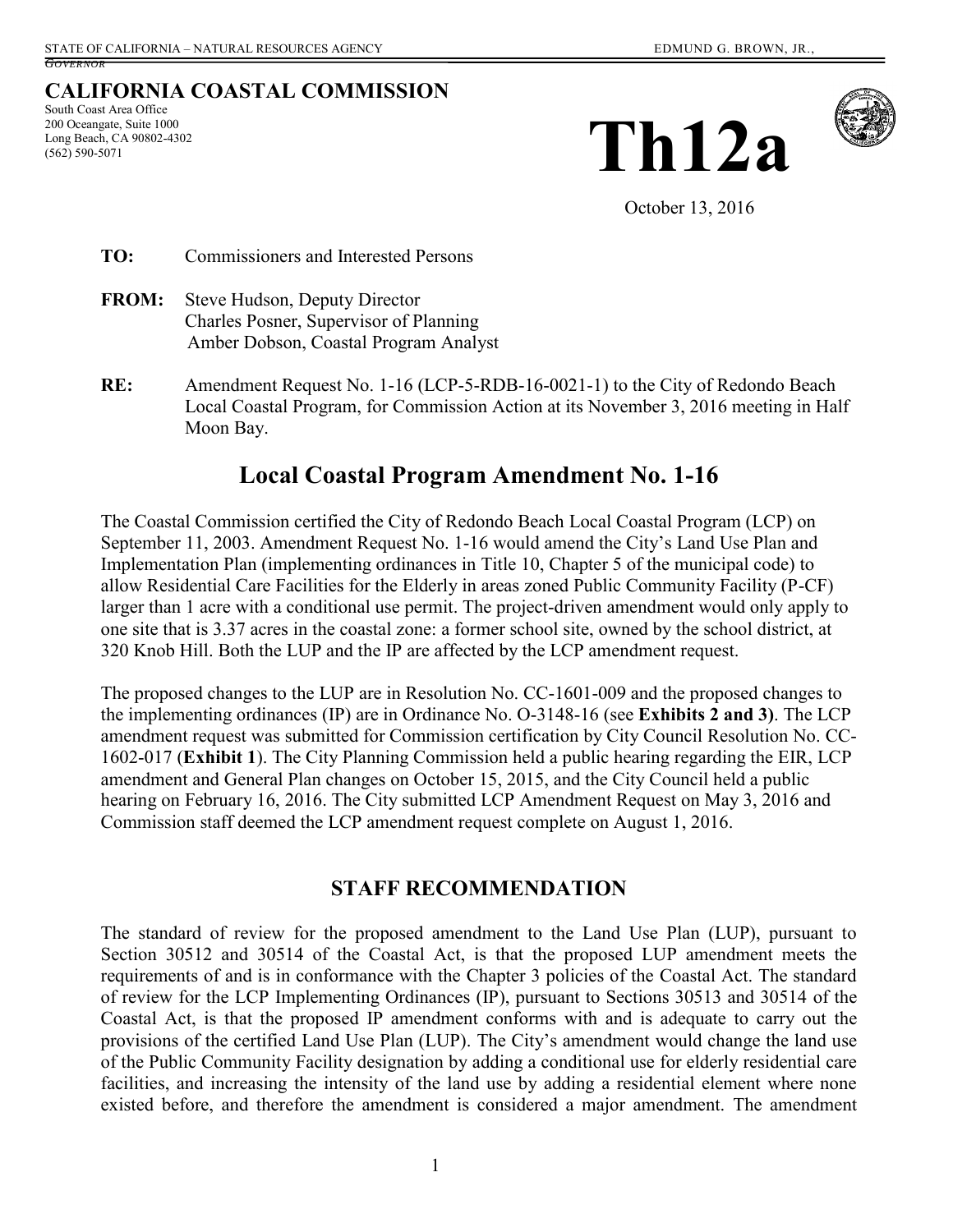City of Redondo Beach LCP Amendment No. 1-16

would not affect the existing underlying land use designation of any parcel and no change is proposed to the map of the LUP. The changes proposed in this LCP amendment will not adversely affect coastal resources and are consistent with the Coastal Act policies. Staff is recommending that the Commission, after a public hearing, certify the LCP amendment request as submitted. The two motions to accomplish this recommendation are below.

# **I. MOTIONS AND RESOLUTIONS**

### **Motion 1:**

*I move that the Commission certify Amendment No. 1-16 to the City of Redondo Beach Land Use Plan as submitted by the City.* 

Staff recommends a **YES** vote. Passage of this motion will result in the certification of the LUP Amendment as submitted and adoption of the following resolution and findings. The motion to certify passes only upon an affirmative vote of a majority of the appointed Commissioners.

### **Resolution to Certify the LUP Amendment as Submitted**

*The Commission hereby certifies Amendment Request No. 1-16 to the LUP for the City of Redondo Beach as submitted and adopts the findings set forth below on grounds that the LUP conforms with the policies of Chapter 3 of the Coastal Act. Certification of the LUP amendment complies with the California Environmental Quality Act, because either 1) feasible mitigation measures and/or alternatives have been incorporated to substantially lessen any significant adverse effects of the Implementation Program on the environment, or 2) there are no further feasible alternatives and mitigation measures that would substantially lessen any significant adverse impacts on the environment.* 

### **Motion 2:**

 *I move that the Commission certify Amendment No. 1-16 to the City of Redondo Beach Implementing Ordinances as submitted by the City.* 

Staff recommends a **YES** vote. Passage of this motion will result in certification of the amendment to the LCP Implementing Ordinances as submitted and the adoption of the following resolution and findings. The motion passes only by an affirmative vote of a majority of the Commissioners present.

#### **Resolution to Certify the IP Amendment as Submitted**

*The Commission hereby certifies Amendment Request No. 1-16 to the LCP Implementing Ordinances for the City of Redondo Beach as submitted and adopts the findings set forth below on grounds that the Implementing Ordinances are adequate to carry out, the provisions of the certified Land Use Plan. Certification of the Implementing Ordinances complies with the California Environmental Quality Act, because either 1) feasible mitigation measures and/or alternatives have been incorporated to substantially lessen*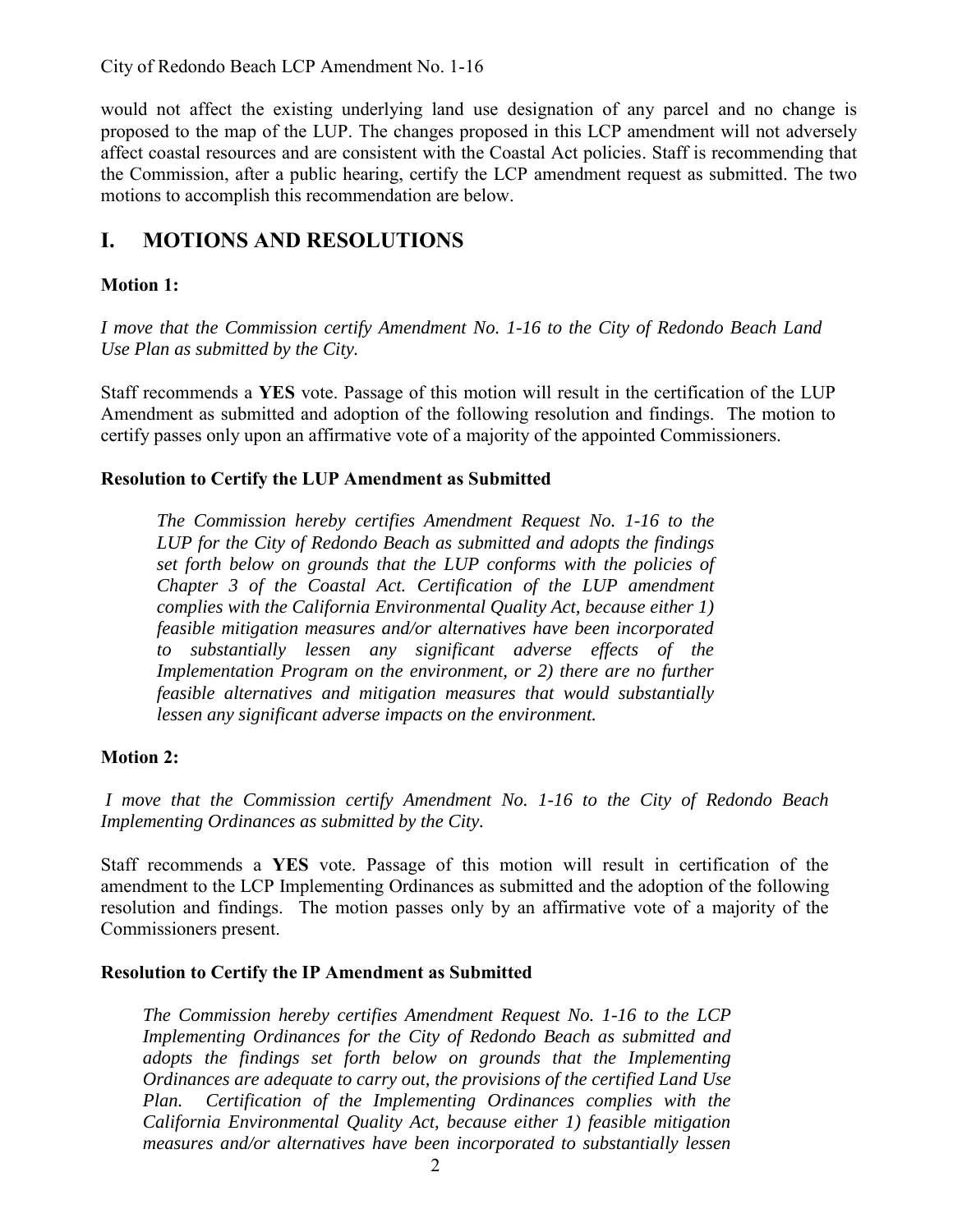*any significant adverse effects of the Implementation Program on the environment, or 2) there are no further feasible alternatives and mitigation measures that would substantially lessen any significant adverse impacts on the environment.* 

# **II. FINDINGS**

## **A. Description of the LUP Amendment Request**

The City of Redondo Beach LUP is divided into Area 1 and Area 2, which were certified separately at different times. Area 1 is the larger of the two and was certified first; it includes the majority of the Coastal Zone in the City and only excludes the AES Generating Power Plant site and the Harbor/Pier area, which comprises Area 2. This LCP amendment applies only to Area 1 of the LUP and to all sites within the P-CF zone.

The project driven amendment would allow for the proposed project on a 3.37 acre site designated as "Public or Institutional (P)" in the LUP: a two story, 80,000 sq. ft. assisted living facility with 96 residential suites (maximum 130 beds) to accommodate elderly patients with Alzheimer's and similar memory loss conditions in Sub Area #7. Sub Area #7 is approximately 40 acres, extending from Knob Hill in the north to Avenue I in the south. The area is mainly residential, with some commercial along Coast Highway and one public facility—the school district site—on the northern border of the Sub Area, which is surrounded by single family homes. The proposed LCP amendment would amend the City's LUP for Sub Area #7, changing the description of the former elementary school site to a school-district owned property in Chapter VI, B "Locating and Planning New Development" of the LUP (text added is **bold and underlined**, and text to be deleted is struck through), as follows:

> Public Facility- The elementary school, Patterson, is located at the northerly border of the subarea. The school currently contains grade levels kindergarten through 6.

### **Institutional/Public-Community Facility- The Redondo Beach Unified School District owned property located at the northerly border of the subarea.**

The amendment would also change the "Proposed Land Use Classifications," Section C of Chapter 6 in the LUP, under Public or Institutional (P) by adding the following language allowing for Residential Care Facilities for the Elderly:

The Public or Institutional (P) district includes the following sites and uses:

3. Community facilities, governmental facilities, and public safety facilities: These include the Civic Center (City Hall, Public Library, and Police Station) at Diamond Street and Pacific Coast Highway, the fire station at S. Broadway and Pearl Street, and the **Recreation and Community Services Center Redondo Beach Unified School District owned property** at Knob Hill and Pacific Coast Highway. Permitted uses include parks and open space, and uses which may be considered subject to a Conditional Use Permit include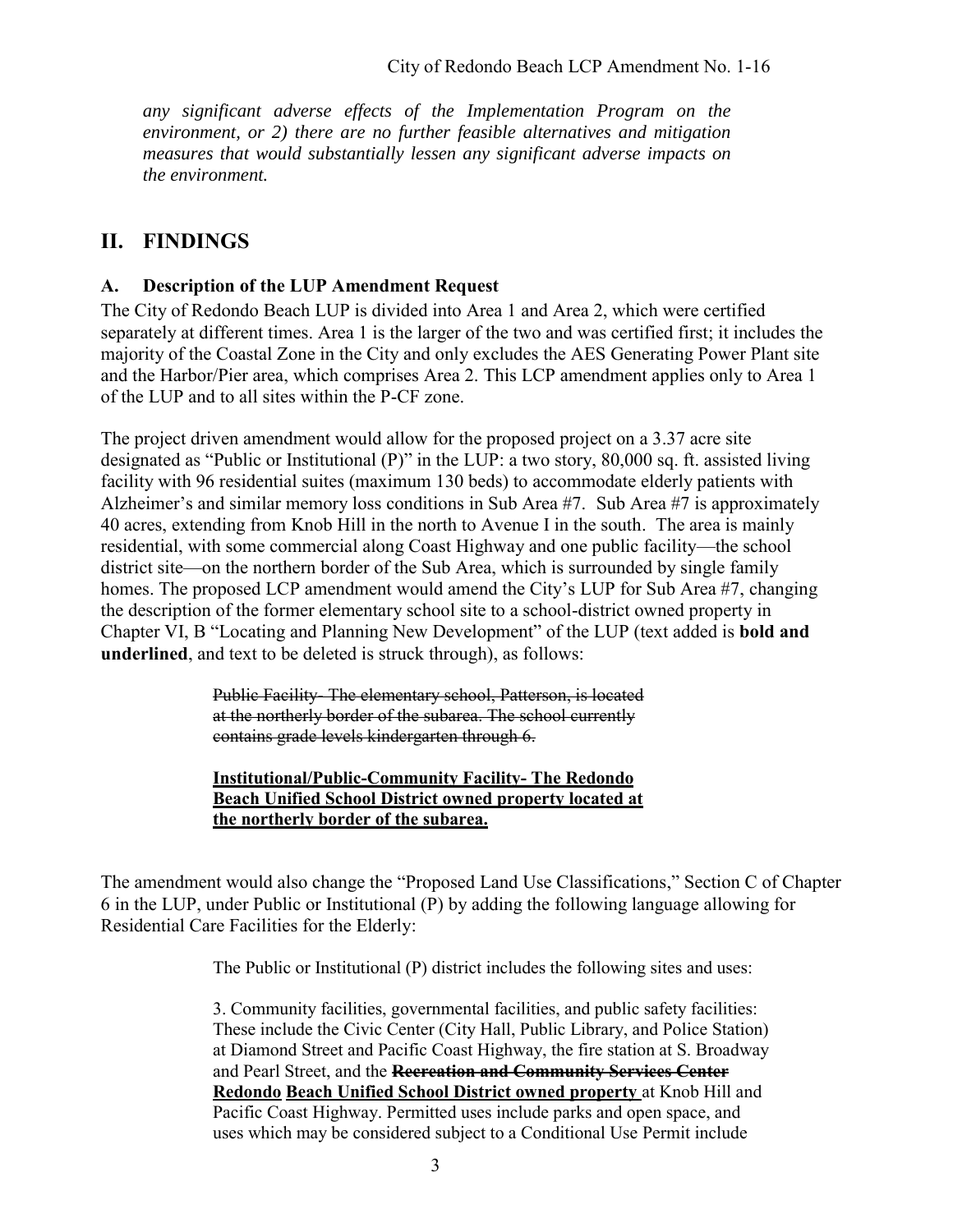cultural uses (libraries, museums, etc.), institutional uses (governmental, police, fire, etc.), community centers, public athletic clubs, performance art facilities, educational facilities, child day care centers, **Residential Care Facilities for the Elderly (RCFE),** schools, parking lots, and similar public or institutional uses. For the Civic Center, the maximum floor area ratio of all buildings on the site is 1.25 and the maximum height is three stories, 45 feet. The floor area ratio and height of buildings at other community facility/governmental facility/public safety facility sites will be determined as part of the required public hearing process for any proposed new building.

Finally, the LUP amendment would amend Land Use Policy #14 to add the Residential Care Facilities for the Elderly on Public-Community Facility lots in Area 1 of the LCP and allow for limited variances for development standards if the variance does not adversely affect coastal resources:

> 14. Allow for the development of housing for senior citizens in Area 1 of the Coastal Zone by permitting such housing to vary from the limits on height, density, floor area and number of stories, the requirements for upper level setbacks, required percentage of commercial frontage and the parking standards in the zone in which it is located (subject to approval of Conditional Use Permit and Planning Commission Design Review) in areas classified as Multi-Family Residential ("R-3", "RMD", and "RH"), and Mixed-Use ("MU") on the Coastal Land Use Plan Map, and on lots classified Commercial ("C-2", "C-3", and "C-4") on the Coastal Land Use Plan Map, that are also located north of Knob Hill Avenue, adjacent to Pacific Coast Highway **and on lots classified Public-Community Facility ("P-CF" - and where, in the P-CF zone, only senior housing classified as Residential Care Facilities for the Elderly (RCFE) over one acre)** provided that:

(a) The project does not impact pier or beach access parking;

(b) It is appropriate at the proposed location;

(c) It does not displace a visitor serving commercial facility, defined as a commercial development that provides accommodations, food, and services, including hotels, motels, campgrounds, restaurants and commercial recreation developments such as shopping, eating and amusement areas for tourists;

(d) Any proposed projections above the height limit of the underlying zone will have no significant impact on public views to or along the coastline or coastal bluffs;

(e) It protects community character and pedestrian scale;

(f) With the exception of an elevator housing to accommodate the handicapped, it is consistent with adopted LUP height limits in zones designated for low and medium density multi-family residential use; (g) It is located within a reasonable walking distance of commercial retail, professional, and social and community services patronized by senior citizens, or has its own private shuttle bus that will provide daily access to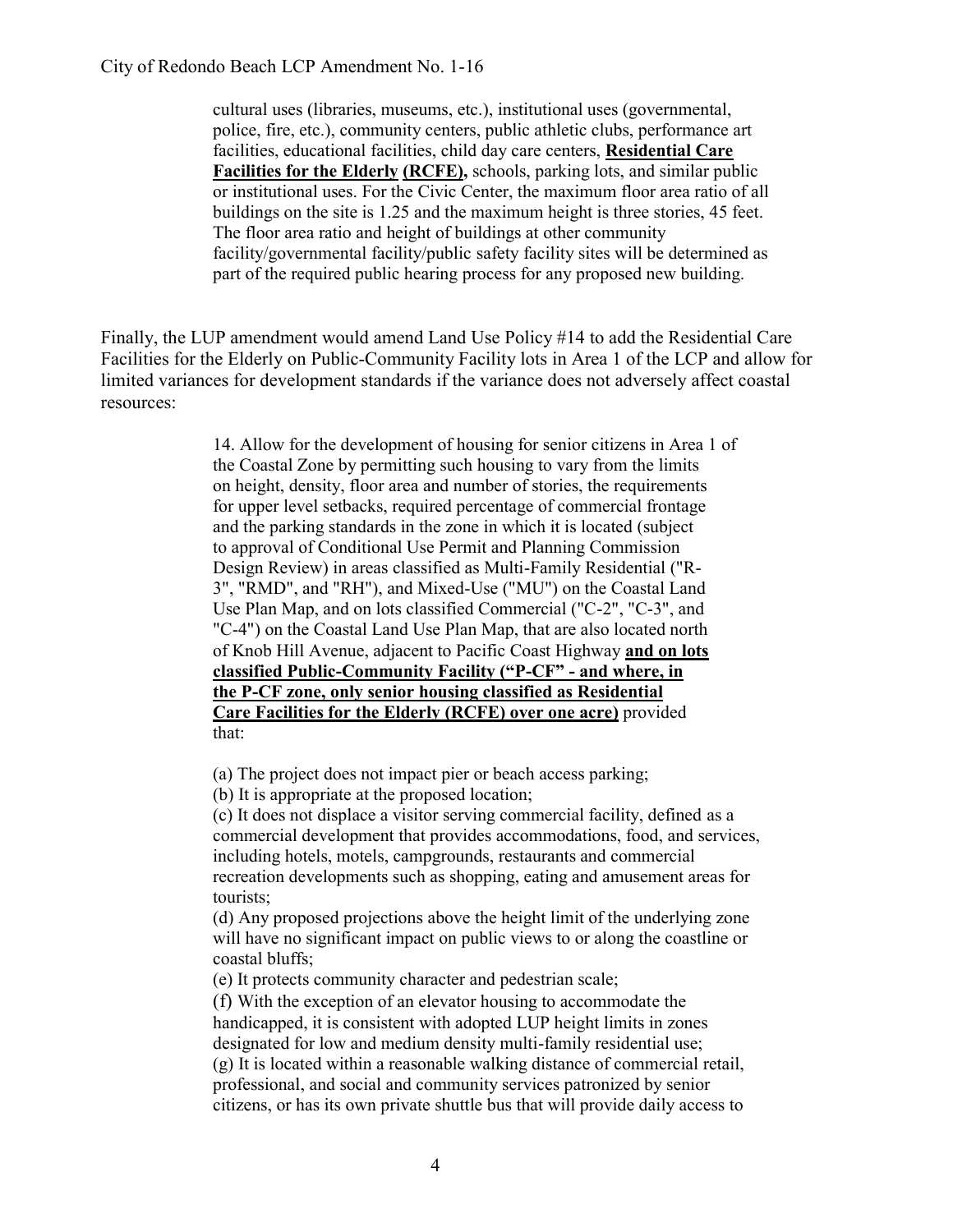these services, or be within a reasonable walking distance of a bus or transit stop providing access to these services; and (h) The project includes units affordable to lower-income or moderateincome households to the extent feasible.

### **B. Consistency with Chapter 3 of the Coastal Act**

The LUP amendment would only apply to one site within the Coastal Zone; this site is zoned P-CF, is over 1 acre, and is located at 320 Knob Hill Ave. The location of the project-specific amendment is not between the first public road and the sea; it is approximately 1/4 mile from the beach, about 4 blocks inland of the beach.

Section 30255 of the Coastal Act states, in part: *Coastal-dependent developments shall have priority over other developments on or near the shoreline.* 

Section 30255 requires that coastal dependent development have priority over other forms of development on or near the shoreline. The project-driven amendment site is near the shoreline, within  $\frac{1}{4}$  mile; however, there are many sites within  $\frac{1}{4}$  mile of the coast that are residential or other non-priority uses. The sites in the City that do serve as priority uses are mainly in Area 2 and along Coast Highway.

The property is owned by the school district and has been offered as surplus for other institutional, governmental, and public uses for lease several times in the past. The City no longer needs this Public or Institutional site to serve as a school site and the site is too small to meet modern school development requirements. The Redondo Beach Unified School District offered the site for lease as surplus land, and commercial uses were also considered. However, the location of the property, which is adjacent to single family homes, is not ideal for commercial uses. Commercial and visitor serving uses in the City are better suited near the Waterfront Harbor and Pier area (Area 2), and adjacent to Coast Highway. Public recreational use of the site is appropriate under the land use designation and would be a priority use; however, a lease was not secured for any public recreational use. The site was offered for lease for a fair market value to agencies and for educational purposes, to government agencies, and for sub-lease. Finally, the site was offered for lease for development with the following order of priorities: public use, commercial, residential, or some combination thereof. The School District received four bids for the site, none of which came from a public agency.

Because the site formerly served as a school site, the proposed LUP amendment will not result in a loss of public recreational visitor serving uses and there will be no loss of existing, priority uses. The proposed assisted living facility is consistent with the surrounding land uses of residential. The conditional uses already allowed under the P-CF zone include child day care centers and other uses that are similar to an elderly residential care facility. The LUP amendment does not affect priority coastal uses, and the LCP will continue to be consistent with the policies of the Coastal Act.

#### Section 30250 of the Coastal Act states, in part:

*a) New residential, commercial, or industrial development, except as otherwise provided in this division, shall be located within contiguous with, or in close proximity to, existing developed areas able to accommodate it or, where such areas are not able to accommodate it, in other areas with adequate public*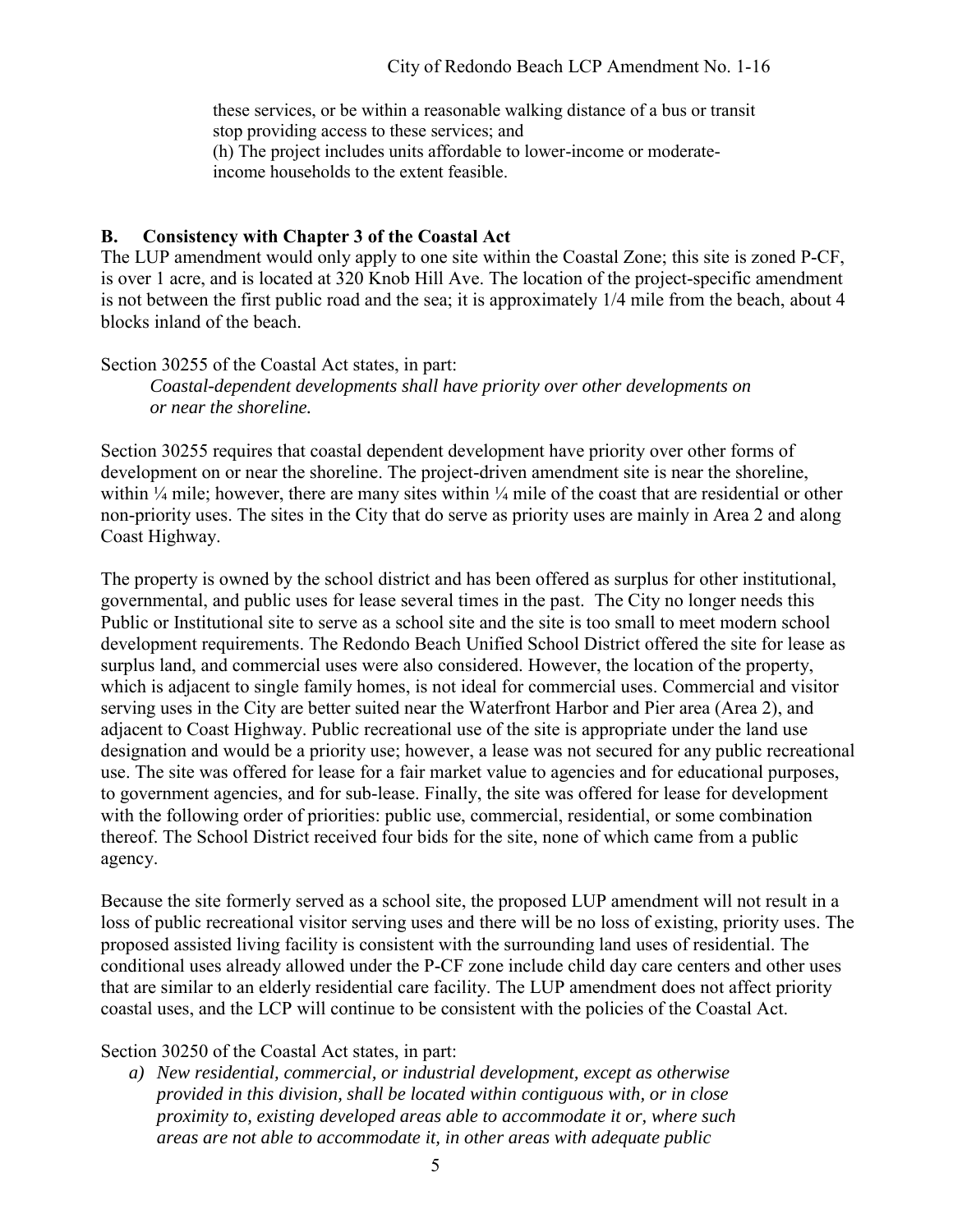City of Redondo Beach LCP Amendment No. 1-16

*services and where it will not have significant adverse effects, either individually or cumulatively, on coastal resources.* 

The LUP amendment would allow for the Care Facility (as a residential facility) to be constructed within an existing developed area that is able to accommodate the development with adequate public services and with no impact on coastal resources. The site at 320 Knob Hill is surrounded by existing development, mostly residential. The amendment is consistent with Sections 30255 and 30250 of the Coastal Act.

The amendment to Land Use Policy #14 would allow for the development of the Care Facility to vary from the development standards set forth for the area because of its use as a type of senior housing. In general, variances from the development standards could lead to impacts to scenic and visual resources, sensitive coastal resources, and other elements that are protected by Coastal Act policies.

Senior Housing is currently allowed in multi-family residential, mixed-use, commercial areas in the LUP. The amendment would allow for residential care facilities for the elderly, a type of senior housing, in P-CF zones on lots over 1 acre. The current language of Land Use Policy #14 in the LUP limits the scenarios in which residential care facilities for the elderly may be constructed. Policy #14 requires that all residential care facilities for the elderly must be consistent with the following:

*(a) The project does not impact pier or beach access parking;* 

*(b) It is appropriate at the proposed location;* 

*(c) It does not displace a visitor serving commercial facility, defined as a commercial development that provides accommodations, food, and services, including hotels, motels, campgrounds, restaurants and commercial recreation developments such as shopping, eating and amusement areas for tourists;* 

*(d) Any proposed projections above the height limit of the underlying zone will have no significant impact on public views to or along the coastline or coastal bluffs;* 

*(e) It protects community character and pedestrian scale;* 

*(f) With the exception of an elevator housing to accommodate the handicapped, it is consistent with adopted LUP height limits in zones designated for low and medium density multi-family residential use; (g) It is located within a reasonable walking distance of commercial retail, professional, and social and community services patronized by senior citizens, or has its own private shuttle bus that will provide daily access to these services, or be within a reasonable walking distance of a bus or transit stop providing access to these services; and* 

*(h) The project includes units affordable to lower-income or moderate-income households to the extent feasible.* 

The above list, as part of Land Use Policy #14, is based on Coastal Act Chapter 3 policies that protect public access, visitor serving uses, and scenic resources. The proposed elderly care facility will have to comply with these preexisting requirements, and therefore the LUP amendment will not have an impact coastal resources. The proposed LUP amendment and proposed project need to be consistent with the above list in order to be approved. LUP Policy #14 therefore ensures that the LUP amendment and anticipated future project are consistent with Coastal Act policies and that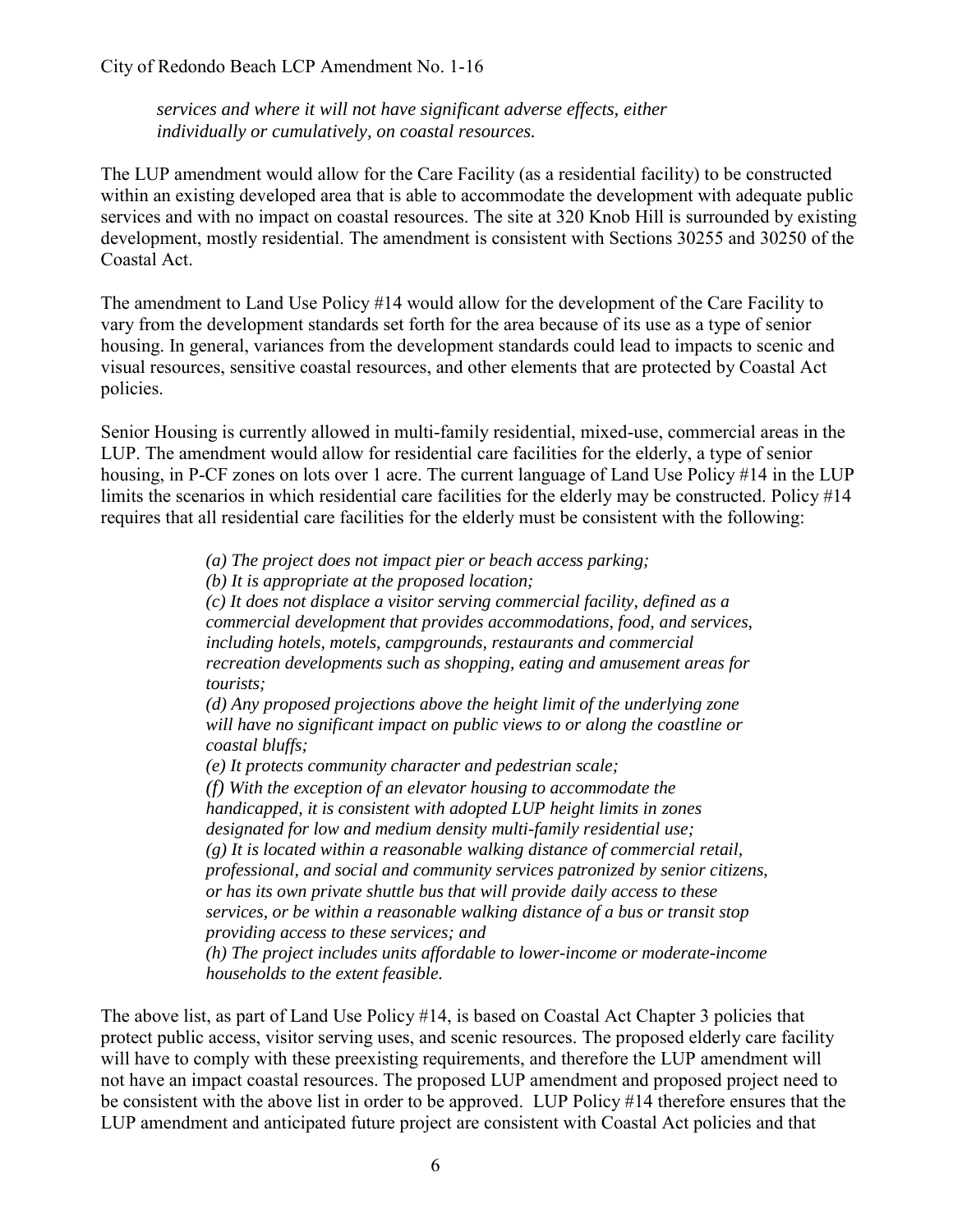they would not adversely impact public coastal access/parking, displace an existing visitor serving use, or impact public views to and along the coast line and coastal bluffs, and would protect community character of the area, be consistent with the height limits, and include measures to reduce vehicle miles traveled.

As such, the amendment is consistent with Coastal Act Section 30251 for the protection of scenic and visual coastal resources, Section 30253(e) for the character of the area, Sections 30210, 30211, 30252 and 30212 for the protection of coastal access and beach parking and reduced vehicle miles traveled, and Section 30213 for the protection of existing visitor serving uses. There is no need for additional suggested modifications to the above language in order for the amendment to be found consistent with the Chapter 3 policies of the Coastal Act.

## **C. Description of the IP Amendment Request**

City of Redondo Beach Ordinance No. O-3148-16 amends the implementing ordinances to permit Residential Care Facilities for the Elderly in areas zoned Public Community Facility (P-CF) larger than 1 acre under a conditional use permit.

The amendment would add Residential Care Facilities for the Elderly as a conditional use only in the P-CF zone to the Land Use Regulations Section 10-5.1110 table (see next page):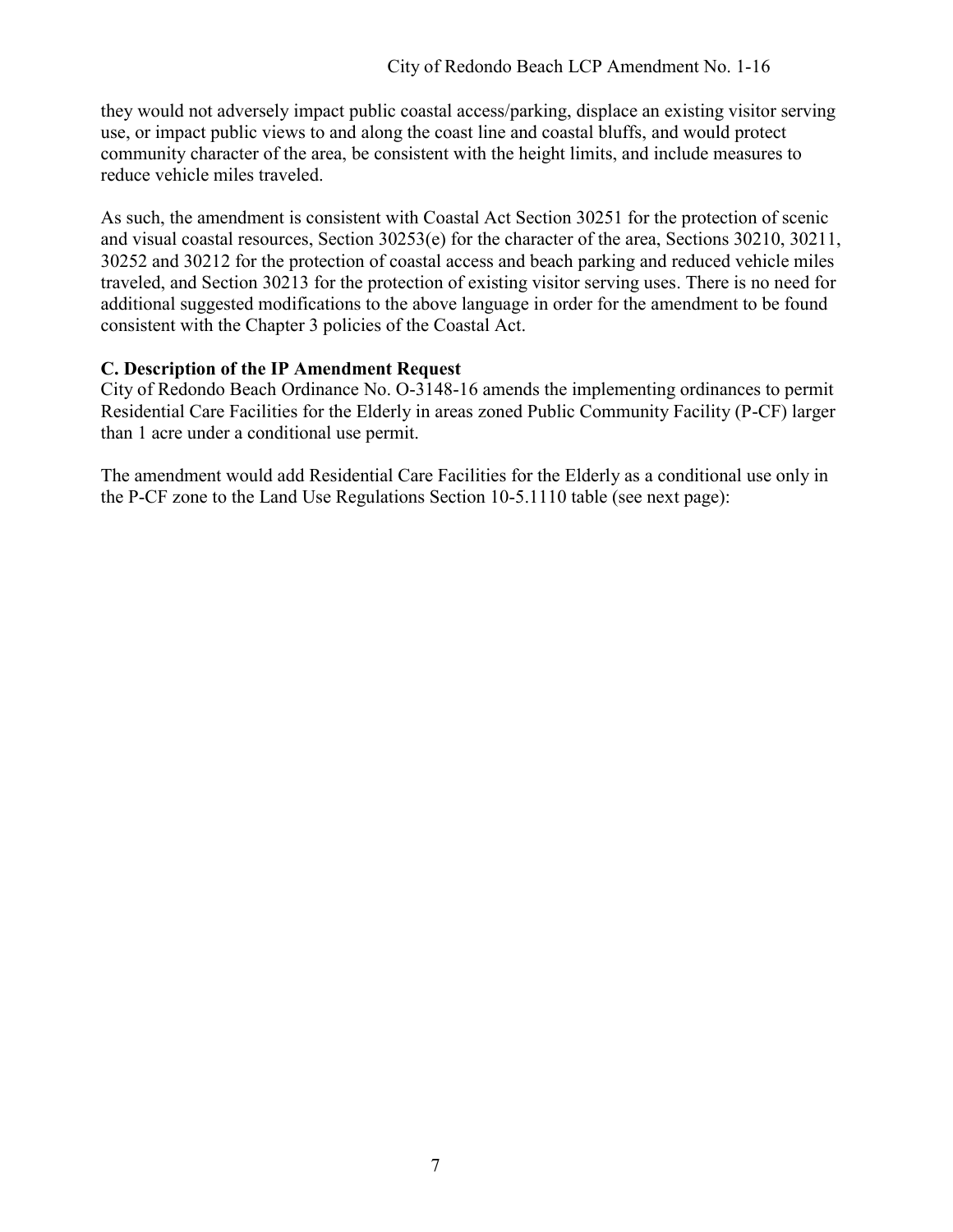City of Redondo Beach LCP Amendment No. 1-16

Section 10-5.1110 Land use regulations: P-CIV Civic Center zone, P-RVP Riviera Village parking zone, P-GP generating plant zone, P-ROW right-of-way zone, P-CF community facility zone, and P-PRO parks, recreation, and open space zone.

| <b>Use Classification</b>                                                             | P.<br>CIV      | $P-$<br><b>RVP</b> | $P-GP$                   | $P -$<br><b>ROW</b>      | P-CF           | $P-$<br><b>PRO</b>    | Additional Regulations<br><b>See Section:</b>             |
|---------------------------------------------------------------------------------------|----------------|--------------------|--------------------------|--------------------------|----------------|-----------------------|-----------------------------------------------------------|
| <b>Public and Other Uses</b>                                                          |                |                    |                          |                          |                |                       |                                                           |
| Parks, parkettes, open space, recreational<br>facilities, beaches, and coastal bluffs | Þ              | P.                 | $\mathbf{P}$             | P                        | p              | P                     | $10-5.1111(a)$ .<br>$10-$<br>5.1111(b), 10-5.1111(c)      |
| Public buildings in parks, recreation areas,<br>open space areas, and beaches         | $\epsilon$     | c                  | C.                       | $\overline{C}$           | $\epsilon$     | c                     | $10-5.1111(a)$ .<br>$10-$<br>$5.1111(b)$ , $10-5.1111(c)$ |
| Adult education centers                                                               | u              | ш                  | u                        | s                        | $\epsilon$     | ÷                     |                                                           |
| Agricultural and horticultural uses                                                   | c              | h.                 | u                        | ċ                        | C              | Č                     | $10-5.1111(a)$ .<br>$10-$<br>5.1111(c)                    |
| Child day care centers                                                                | $\overline{c}$ | ÷                  | $\overline{\phantom{a}}$ | $\overline{\phantom{a}}$ | Ċ              | ċ                     | $10-5.1111(a)$ .<br>$10-$<br>5.1111(c)                    |
| Community centers                                                                     | Ċ              | u                  | u                        | ٥                        | С              | C                     | $10-$<br>$10 - 5.1111(a)$<br>5.1111(c)                    |
| Cultural institutions                                                                 | c              | ÷                  | ÷                        | -                        | C              | $\epsilon$            | $10-$<br>$10 - 5.1111(a)$<br>5.1111(c)                    |
| Government mantenance facilities                                                      | $\overline{C}$ | ÷                  | in in                    | u                        | C              | $\overline{\epsilon}$ | $10-5.1111(a)$                                            |
| Government offices                                                                    | c              | -                  | ٠                        | $\overline{\phantom{a}}$ | c              | Ċ                     | $10-5.1111(a)$<br>$10-$<br>5.1111(c)                      |
| Public gymnasiums and athletic clubs                                                  | c              | ÷                  | ù.                       | Ξ                        | Ċ              | C                     | $10-$<br>$10-5.1111(a)$ .<br>5.1111(c)                    |
| Hospitals                                                                             | a              | u                  | -                        | -                        | c              | ≍                     |                                                           |
| offices.<br>health-related<br>Medical<br>and<br>facilities                            |                | ÷                  | ÷                        | 2                        | C              | ۷                     |                                                           |
| Nursenes, wholesale and retail                                                        | Ċ              | $=$                | $\overline{\phantom{a}}$ | č                        | C              | $\overline{c}$        | $10-5.1111(a)$ .<br>$10-$<br>5.1111(c)                    |
| Performance art facilities                                                            | C              | $\sim$             | -                        | ٠                        | C              | C                     | $10-5$ $1111(a)$ .<br>$10-$<br>5.1111(c)                  |
| Parking lots                                                                          | C              | с                  | ÷                        | e                        | $\overline{C}$ | c                     | $10-$<br>$10-5.1111(a)$ .<br>5.1111(c)                    |
| Public safety facilities                                                              | $\epsilon$     | ÷.                 | ÷                        | ۰                        | Ċ              | Ċ                     | $10-$<br>$10-5.1111(a)$ .<br>5.1111(c)                    |
| Public utility facilities                                                             | $\mathbf C$    | $\mathbf C$        | c                        | с                        | C              | с                     | 10-5.1614 10-5.1111(a)<br>10-5.1111(c)                    |
| Schools, public and private                                                           | ÷              | a                  | a                        | ≘                        | $\overline{C}$ | 2                     |                                                           |
| Accessory uses structures                                                             | Þ              | р                  | C.                       | p                        | p              | p                     | 10-5.1111(b).<br>$10-$<br>5.1111(c)                       |
| Residential Care Facilities for the<br>Elderly (RCFE)                                 | ÷.             | ÷                  | ÷                        | Ξ                        | $C^*$          | $\equiv$              | 10-5.1111(c), 10-5.1116.<br>10-5.1624                     |

The amendment would also add language to the IP's Section 10-5.1624 Housing for Senior Citizens:

> (c)(1) Zones where permitted by Conditional Use Permit. Housing for senior citizens may be considered in Area 1 of the Coastal Zone in the R-3A, RMD, and RH multiple-family residential zones, in commercially zoned lots fronting Pacific Coast Highway that are also located north of Knob Hill Avenue and in all mixed-use zones. **Residential Care Facilities for the Elderly may be considered in the Coastal Zone in Public- Community Facility (P-CF) zoned lots over one acre.**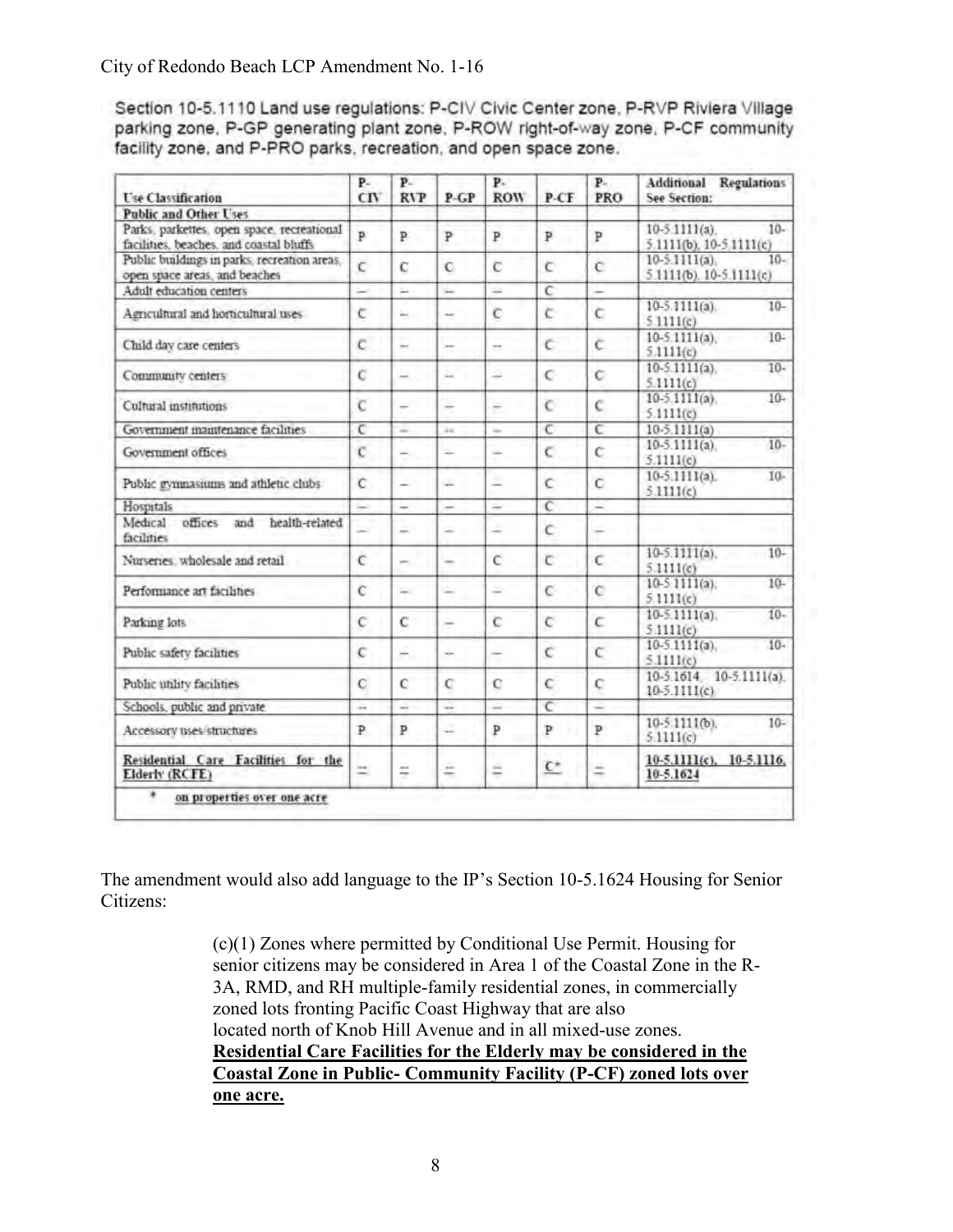# **D. Consistency with the LUP**

The standard of review for the proposed amendment to the LCP Implementing Ordinances (IP), pursuant to Sections 30513 and 30514 of the Coastal Act, is that the proposed IP amendment conforms with, and is adequate to carry out, the provisions of the certified Land Use Plan (LUP).

The proposed changes to the IP are consistent with the changes proposed to the LUP. The proposed changes to the IP do not contain any substantial changes that would adversely affect coastal resources. The proposed changes would add specificity to the implementing ordinances. The intent for the LCP amendment is to allow for a Residential Care Facility for the Elderly to be constructed in the Coastal zone in an area not zoned multi-family housing or mixed-use on the 3.37 acre site located at 320 Knob Hill Avenue, that would allow the development of a two-story, 80,000 square foot assisted living facility with 96 residential suites (maximum 130 beds) to accommodate elderly patients who have Alzheimer's and similar memory loss conditions. The proposed amendment does not restrict the use of the land for public, high priority uses in the future, yet it does allow for Elderly care facilities in a way that is consistent with Coastal Act policies.

The construction of a Residential Care Facility for the Elderly in the coastal zone will still require a coastal development permit from the City of Redondo Beach. The changes proposed in this LCP amendment are changes that make the zoning ordinances and the certified IP more specific. All of the proposed changes conform with, and are adequate to carry out, the provisions of the certified LUP. The proposed IP amendment is consistent with the policies of the LUP and will not result in any adverse impacts to coastal resources.

# **E. California Environmental Quality Act**

The City of Redondo Beach prepared an EIR for the planned Residential Care Facility for the Elderly that was certified on January 19, 2016. Section 21080.9 of the California Public Resources Code – within the California Environmental Quality Act (CEQA) - exempts local governments from the requirement of preparing an environmental impact report (EIR) in connection with its activities and approvals necessary for the preparation and adoption of a local coastal program (LCP). The Commission's LCP review and approval program has been found by the Resources Agency to be functionally equivalent to the EIR process. Thus, under Public Resources Code Section 21080.5, the Commission is relieved of the responsibility to prepare an EIR for each LCP. Nevertheless, the Commission is required in approving an LCP submittal to find that the LCP conforms with the provisions of CEQA, including the requirement in section 21080.5(d)(2)(A) that the amended LCP will not be approved or adopted as proposed if there are feasible alternatives or feasible mitigation measures available which would substantially lessen any significant adverse impact that the activity may have on the environment. 14 C.C.R. Sections 13542(a), 13540(f), and 13555(b).

The Commission finds that, for the reasons discussed in this report, the proposed LCP amendment complies with the California Environmental Quality Act because: 1) feasible mitigation measures and/or alternatives have been incorporated to substantially lessen any significant adverse effects of the plan on the environment, and 2) there are no further feasible alternatives and mitigation measures that would substantially lessen any significant adverse impacts which the LCP Amendment may have on the environment.

As outlined in this staff report, the proposed LUP amendment is consistent with the Chapter 3 policies of the Coastal Act and the IP amendment is consistent with the policies of the certified Land Use Plan. Therefore, the Commission finds that approval of the LCP amendment will not result in significant adverse environmental impacts under the meaning of CEQA. All public comments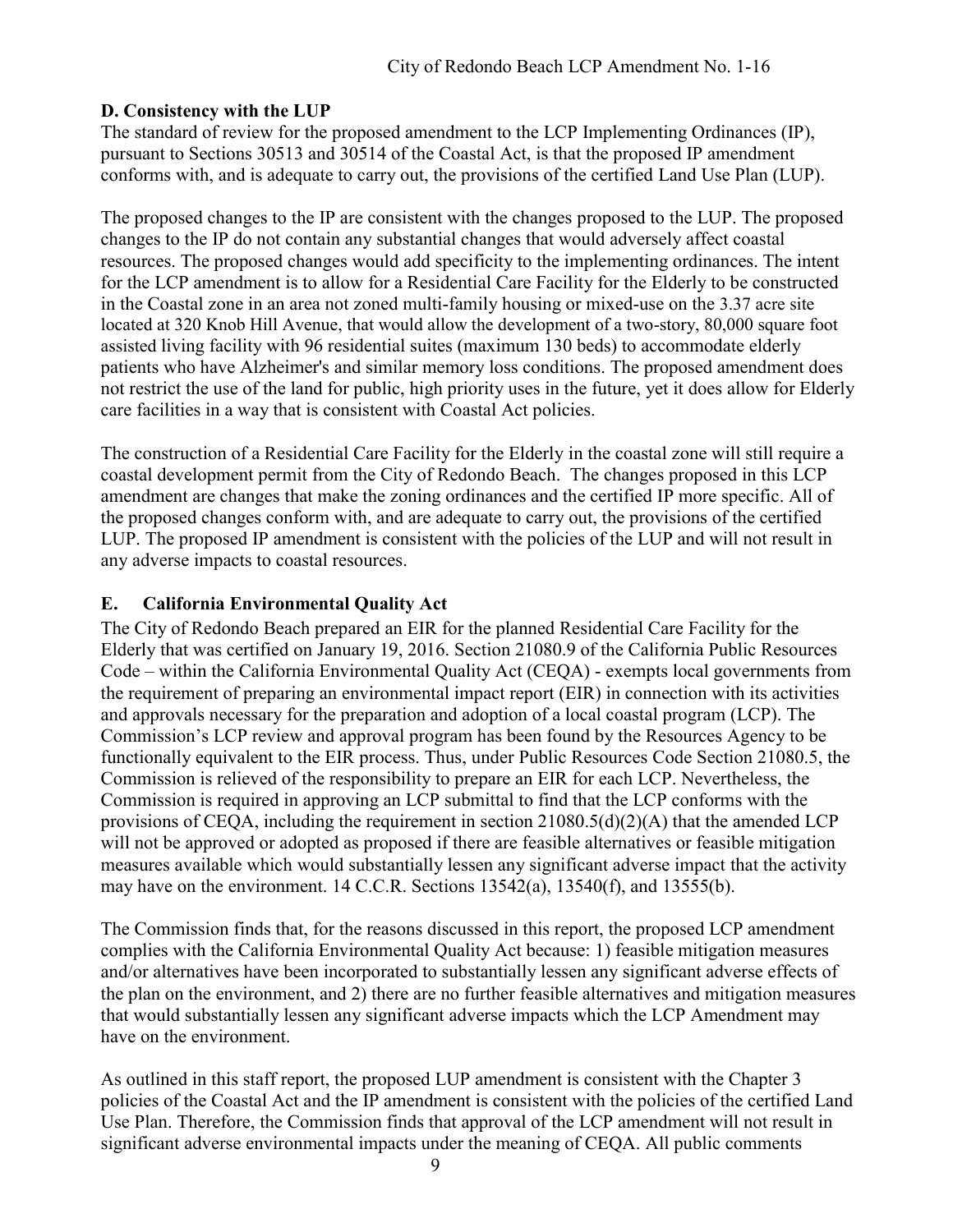received to date have also been addressed in the findings above, and all above findings are incorporated herein in their entirety by reference. The Commission therefore finds that the proposed LCP amendment is consistent with CEQA.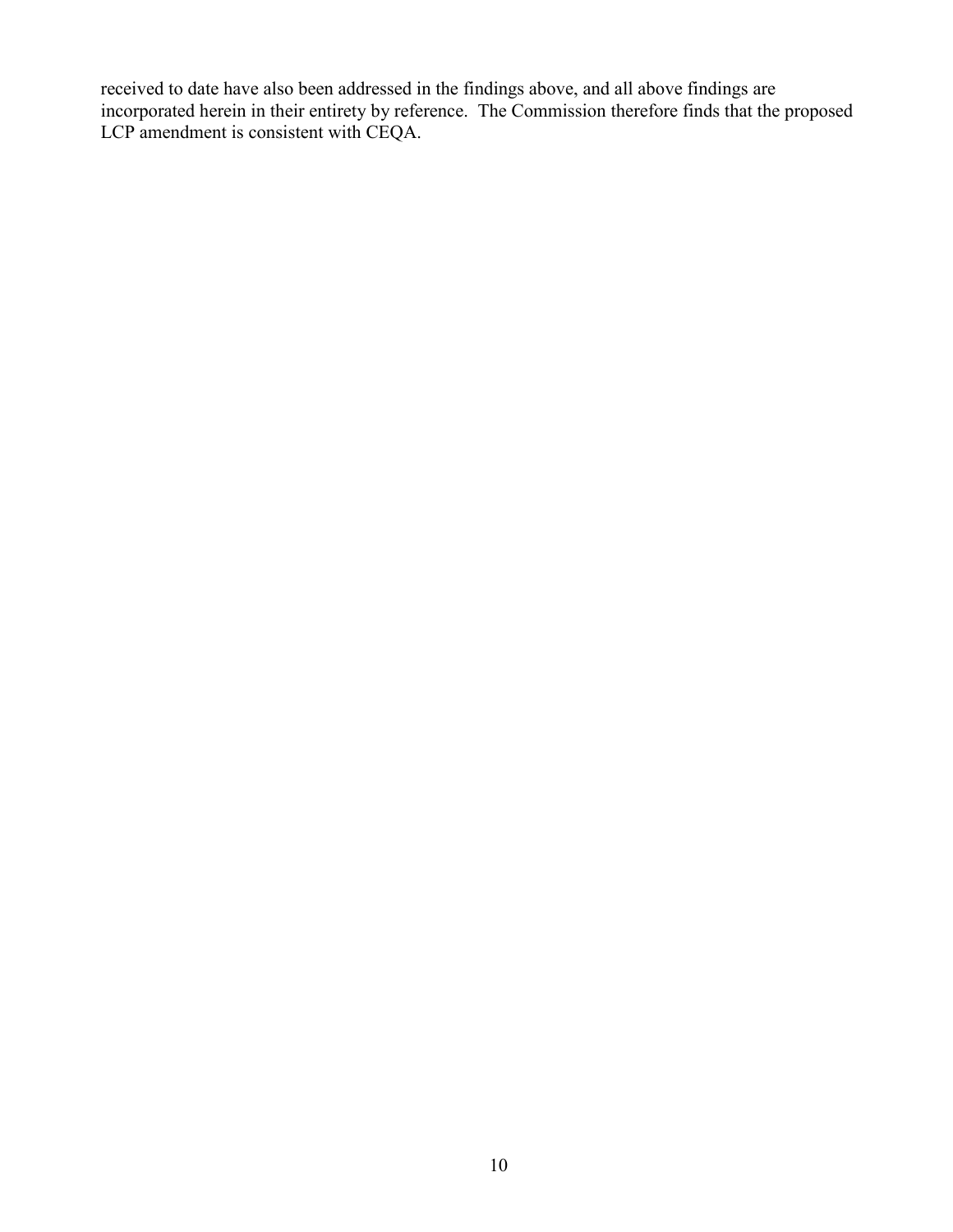#### RESOLUTION NO. CC-1602-017

A RESOLUTION OF THE CITY COUNCIL OF THE CITY OF **REDONDO BEACH. CALIFORNIA. ADOPTING THE SUBMITTAL OF THE** LOCAL COASTAL **PROGRAM** AMENDMENTS TO THE CALIFORNIA COASTAL COMMISSION **FOR** CERTIFICATION IN ACCORDANCE **WITH THE** PROVISIONS OF THE PUBLIC RESOURCES CODE SECTION  $30510(a)$ 

WHEREAS, the Redondo Beach Unified School District ("RBUSD") owns a 3.37 acre parcel of property located at 320 Knob Hill Avenue, Redondo Beach CA 90277 (the "project site"), which was previously operated as a school until 1981.

WHEREAS, in 2006, RBUSD formed a surplus property advisory committee under Education Code Section 17388 et seq. for property located at 320 Knob Hill (RBUSD Resolution No. 06-07:4).

WHEREAS, in 2007 the RBUSD advisory committee prepared a report titled "Final Report and Recommendation of the Recommended Uses of Surplus Property Located at 320 Knob Hill" which recommended that the school district lease the site for fair market value (RBUSD Resolution No. R:07-08:01).

WHEREAS, in 2012, Fountain Square Development West, LLC ("Fountain Square") was selected by RBUSD to lease, construct, and operate a senior housing facility on the Project Site to provide independent living, assisted living and/or memory care services to residents over the age of 55 on the project site (also referenced as Residential Care Facilities for the Elderly or RCFE).

WHEREAS, under the terms of the lease, RBUSD would receive rent payments that would be used for educational purposes; and

WHEREAS, the current P-CF Community Facility zoning/land use designation do not permit RCFE land uses to operate on the project site; and

WHEREAS, Government Code § 65852.9 generally recognizes a school district's right to request a zone change for unused school sites; and

WHEREAS, Fountain Square and RBUSD submitted a request to amend the City of Redondo Beach's General Plan, Coastal Land Use Plan, and Coastal Zoning ("Planning Documents") to conditionally allow RCFE land uses on the project site; and

WHEREAS, the proposed project includes text amendments to the Local Coastal Program (the "LCP" includes the Coastal Land Use Plan and its Implementing Ordinance contained in Title 10, Chapter 5 of the Municipal Code); and

RESOLUTION NO. CC-1602-017 COASTAL ACT CONSISTENCY AND EFFECTIVE DATE PAGE NO. 1

|           | COASTAL COMMISSION |  |
|-----------|--------------------|--|
| EXHIBIT # |                    |  |
|           |                    |  |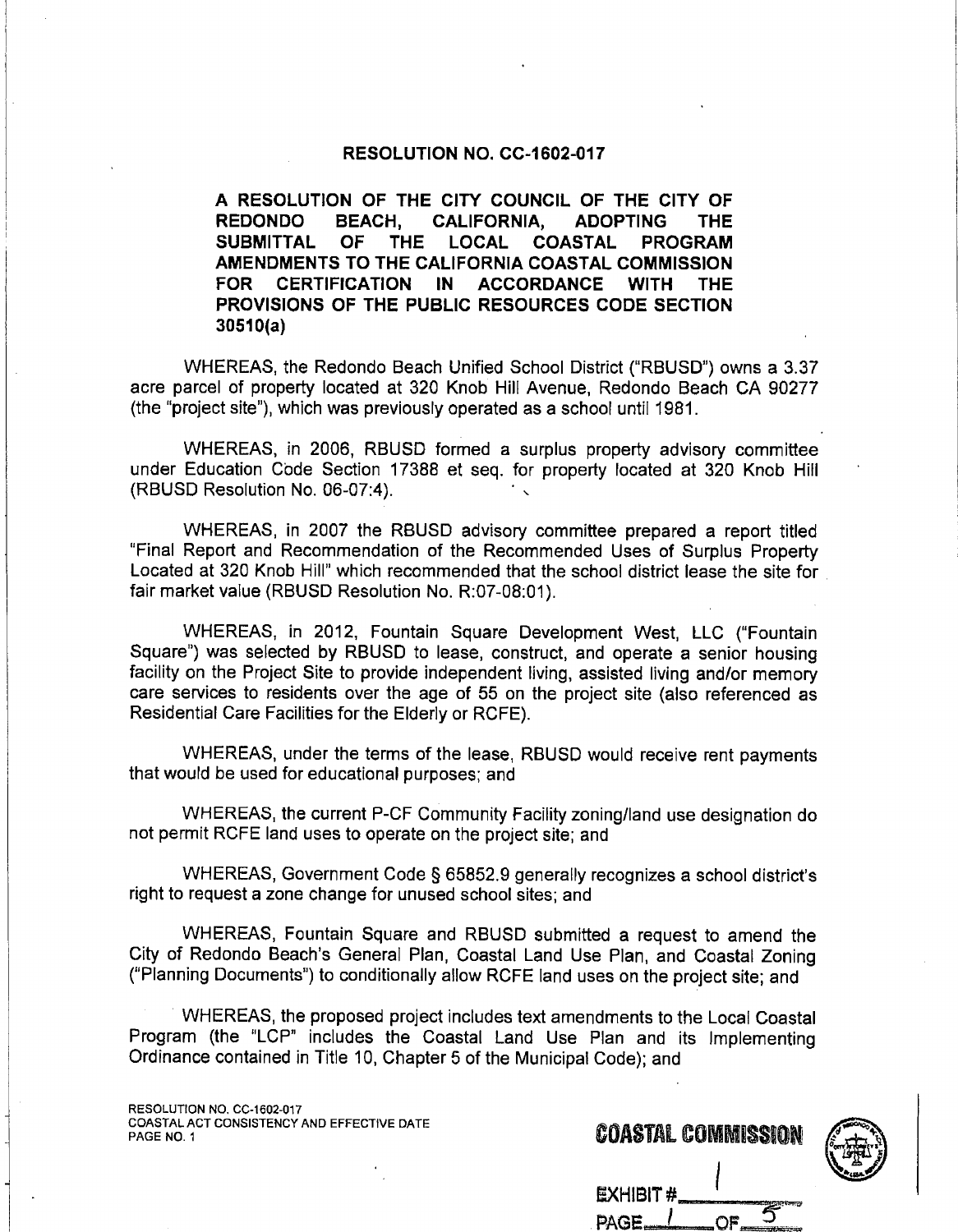WHEREAS, the City sent an email to Coastal Commission Staff (Teresa Henry and Charles Posner) on June 10, 2015, which contained the proposed LCP amendments, and requested that the amendments be made available for review at the Commission's offices; and

WHEREAS, on June 11, 2015, the City published a Notice of Availability of proposed amendments to the City's Planning Documents and the Draft Environmental Impact Report; and

WHEREAS, on October 15, 2015 the Redondo Beach Planning Commission held a noticed public hearing and recommended that City Council adopt the amendments to the Planning Documents (Planning Commission Resolutions No. 2015-10-PCR-017 and No. 2015-10-PCR-018); and

WHEREAS, on January 19, 2016, the City Council of the City of Redondo Beach adopted Resolution CC-1601-006 Certifying Final Environmental Impact Report (SCH # 2013121065), adopting Findings, and adopting a Mitigation Monitoring and Reporting Program for the Kensington Assisted Living Facility project and Finding the amendments to the Local Coastal Program are exempt under CEQA pursuant to CEQA Guidelines Section 15265; and

WHEREAS, on January 19, 2016, the City Council of the City of Redondo Beach introduced Ordinance 3148-16 which amended the City's Coastal Zoning Ordinance. adopted Resolution CC-1601-009 which amended the City's Coastal Land Use Plan, and adopted Resolution CC-1601-008 which amended the City's General Plan Land Use Element; and

WHEREAS, on February 16, 2015, the City Council of the City of Redondo Beach adopted Ordinance 3148-16 which amended the City's Coastal Zoning Ordinance: and

WHEREAS, the Coastal Act (Pub. Res. Code § 30514(a)) states that "A certified local coastal program and all local implementing ordinances, regulations, and other actions may be amended by the appropriate local government, but no such amendment shall take effect until it has been certified by the commission"; and

WHEREAS, the Coastal Act Regulations, Title 14 Cal. Code Regs. § 13551. require the City to adopt a resolution of submittal to initiate Coastal Commission review and certification of the proposed LCP amendments; and

WHEREAS, the City is also required to obtain voter approval of the proposed LCP amendments pursuant to Article XXVII of the City Charter: and

WHEREAS, to avoid procedural delays and maximize lease revenue used to support RBUSD educational services, the City is requesting that Coastal Commission's review/certification process occur simultaneously from the voter approval process; and

RESOLUTION NO. CC-1602-017 COASTAL ACT CONSISTENCY AND EFFECTIVE DATE PAGE NO. 2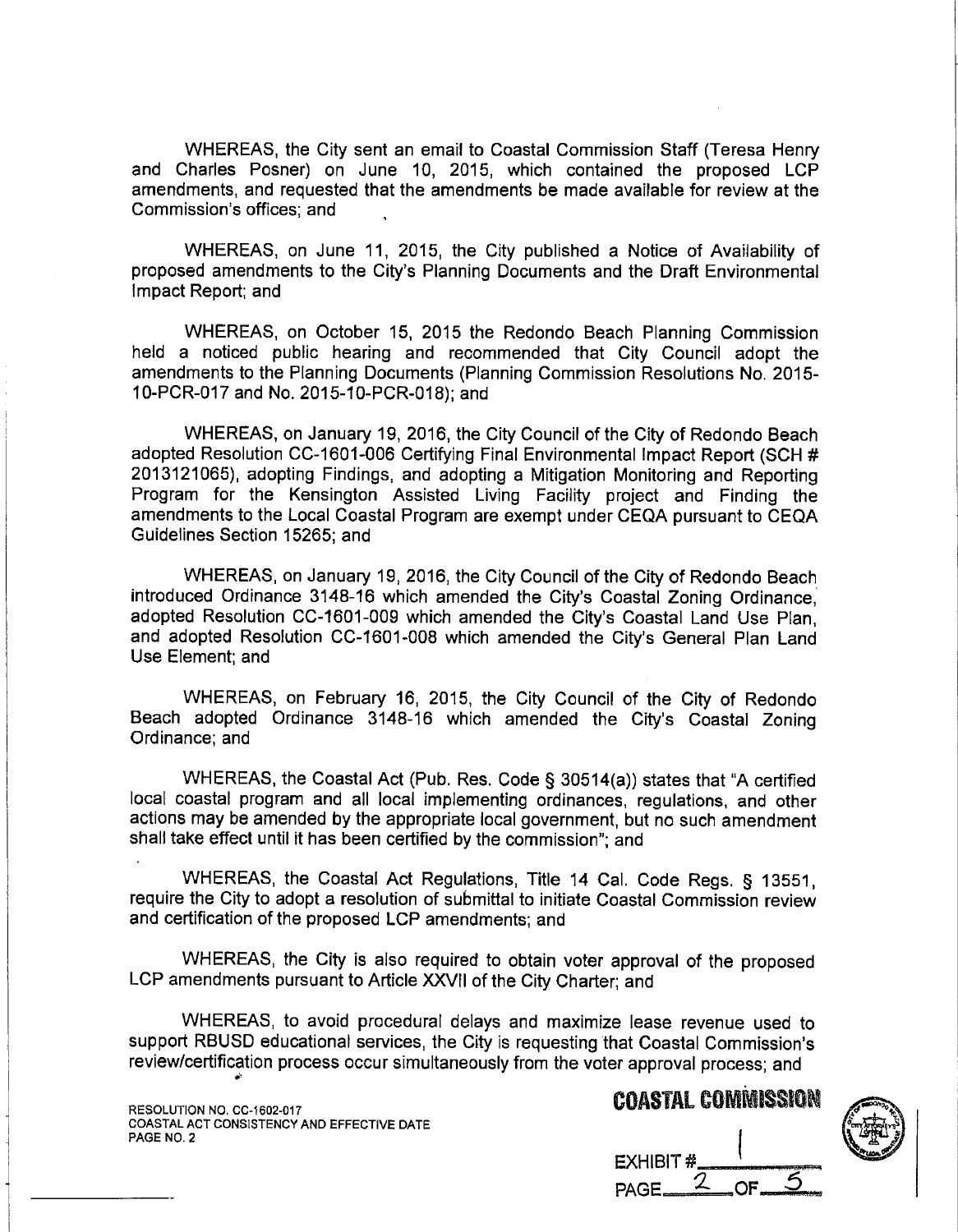WHEREAS, given the complex nature and interaction between the Commission's certification procedures and the City's voter approval procedures, the Coastal Commission has previously granted the City an extension to respond to Coastal Commission actions on LCP Amendments (see CCC, November 18, 2009 Staff Report. Item W14a); and

WHEREAS, the City of Redondo Beach is currently requesting that the California Coastal Commission also extend the timeframe to respond to Coastal Commission's actions on the current set of proposed LCP amendments: and

WHEREAS, Section 13535(c) of the California Code of Regulations, allows the Coastal Commission to extend such deadlines for good cause after consultation with the City for a period not to exceed one year by a majority vote of the commissioners present; and

NOW, THEREFORE, THE CITY COUNCIL OF THE CITY OF REDONDO BEACH, CALIFORNIA, DOES HEREBY RESOLVE AS FOLLOWS:

SECTION 1. The City Council hereby finds that the above recitals are true and correct and are incorporated herein by references as if set forth in full.

SECTION 2. The City Council hereby certifies that the LCP, as amended by Resolution CC-1601-009 and Ordinance 3148-16, is intended to be carried out in a manner that is fully in conformity with the Coastal Act, and the submittal of the LCP amendments to the Coastal Commission is consistent with Section 30510 of the Public Resources Code of the State of California.

SECTION 3. The City Council hereby submits Resolution CC-1601-009 [Coastal Land Use Plan] and Ordinance 3148-16 [Coastal Zoning] to Coastal Commission for certification. At the time of submittal of these LCP amendments, the City Council of Redondo Beach had approved these LCP amendments: however. Article XXVII of the City's Charter also requires that the City seek voter approval of the proposed amendments before they can become effective. Consequently, the City hereby submits Resolution CC-1601-009 and Ordinance 3148-16 as amendments which will require formal local government adoption after Coastal Commission approval, pursuant to Tit. 14 Cal. Code Regs. § 13551(b) (2).

However, in the event that the City Council declares an affirmative vote by the Redondo Beach electorate on the proposed LCP amendments before Coastal Commission's consideration, the City requests that Coastal Commission consider the proposed amendments as amendments which will take effect automatically upon Commission approval, pursuant to Tit. 14, Cal. Code Regs. § 13551(b) (1). City Staff are hereby authorized to submit to Coastal Commission any materials necessary to demonstrate the official election results on the LCP amendments.

RESOLUTION NO. CC-1602-017 COASTAL ACT CONSISTENCY AND EFFECTIVE DATE PAGE NO. 3

**EXHIBIT #** PAGE.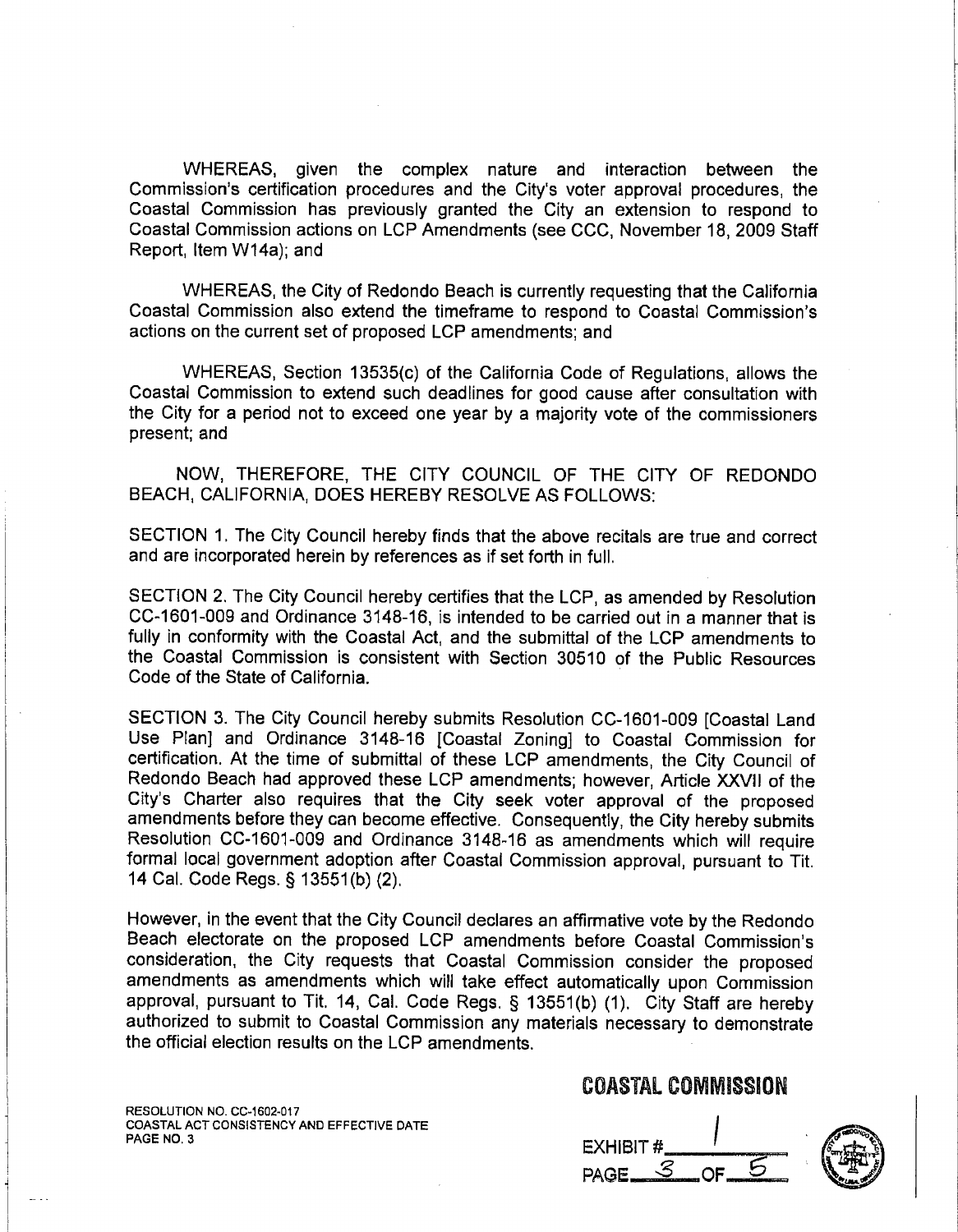SECTION 4. City Staff may provide any materials or information requested by Coastal Commission as part of the submittal process, including any resolutions discussed in the recitals above, however, the City is only requesting certification/approval of Resolution CC-1601-009 and Ordinance 3148-16.

SECTION 5. Pursuant to Tit. 14, Cal Code Regs. § 13535(c), the City requests that the Coastal Commission provide the City a full year and six months to respond to Coastal Commission's actions under Tit. 14, Cal Code Regs § 13547, which will provide the City with time to finalize the voter approval requirements if necessary.

SECTION 6. That the City Clerk shall certify to the passage and adoption of this resolution and shall enter the same in the Book of Original Resolutions.

RESOLUTION NO. CC-1602-017 COASTAL ACT CONSISTENCY AND EFFECTIVE DATE PAGE NO. 4

**EXHIBIT#** 

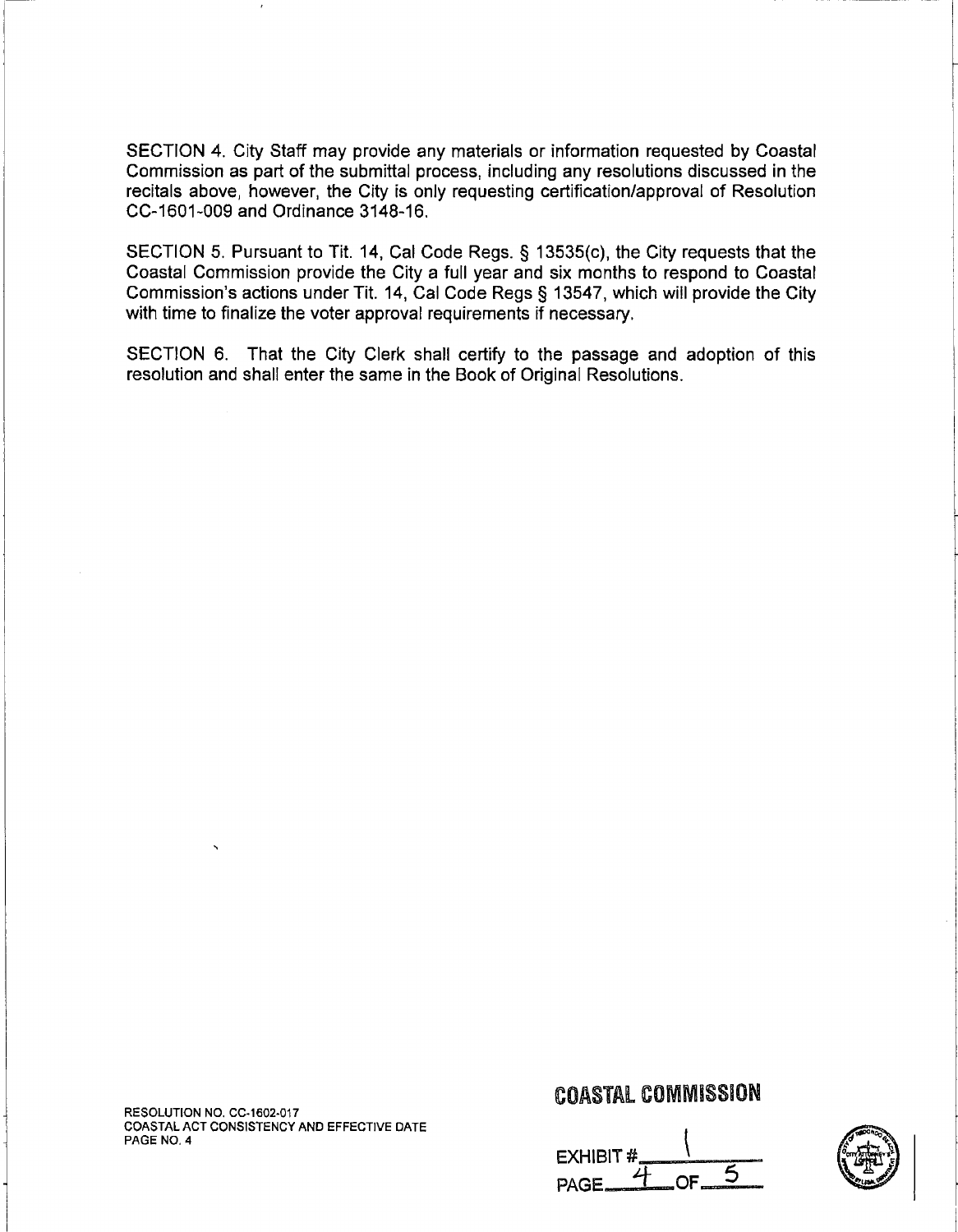PASSED, APPROVED AND ADOPTED this 16<sup>th</sup> day of February 2016.

Steve Aspel/Mayor

ATTEST:

**STATE OF CALIFORNIA COUNTY OF LOS ANGELES** CITY OF REDONDO BEACH

I, Eleanor Manzano, City Clerk of the City of Redondo Beach, California, do hereby certify that the foregoing Resolution No. CC-1602-017 was duly passed, approved and adopted by the City Council of the City of Redondo Beach, California, at a regular meeting of said City Council held on the 16<sup>th</sup> day of February, 2016, by the following roll call vote:

SS

AYES: GINSBURG, BRAND, HORVATH, EMDEE

NOES: **NONE** 

**ABSENT: SAMMARCO** 

**ABSTAIN: NONE** 

Eleanor Manzano, City

APPROVED AS TO FORM:

Michael W. Webb, City Attorney

# **COASTAL COMMISSION**

**EXHIBIT #** PAGE\_ OF



RESOLUTION NO. CC-1602-017 COASTAL ACT CONSISTENCY AND EFFECTIVE DATE PAGE NO. 5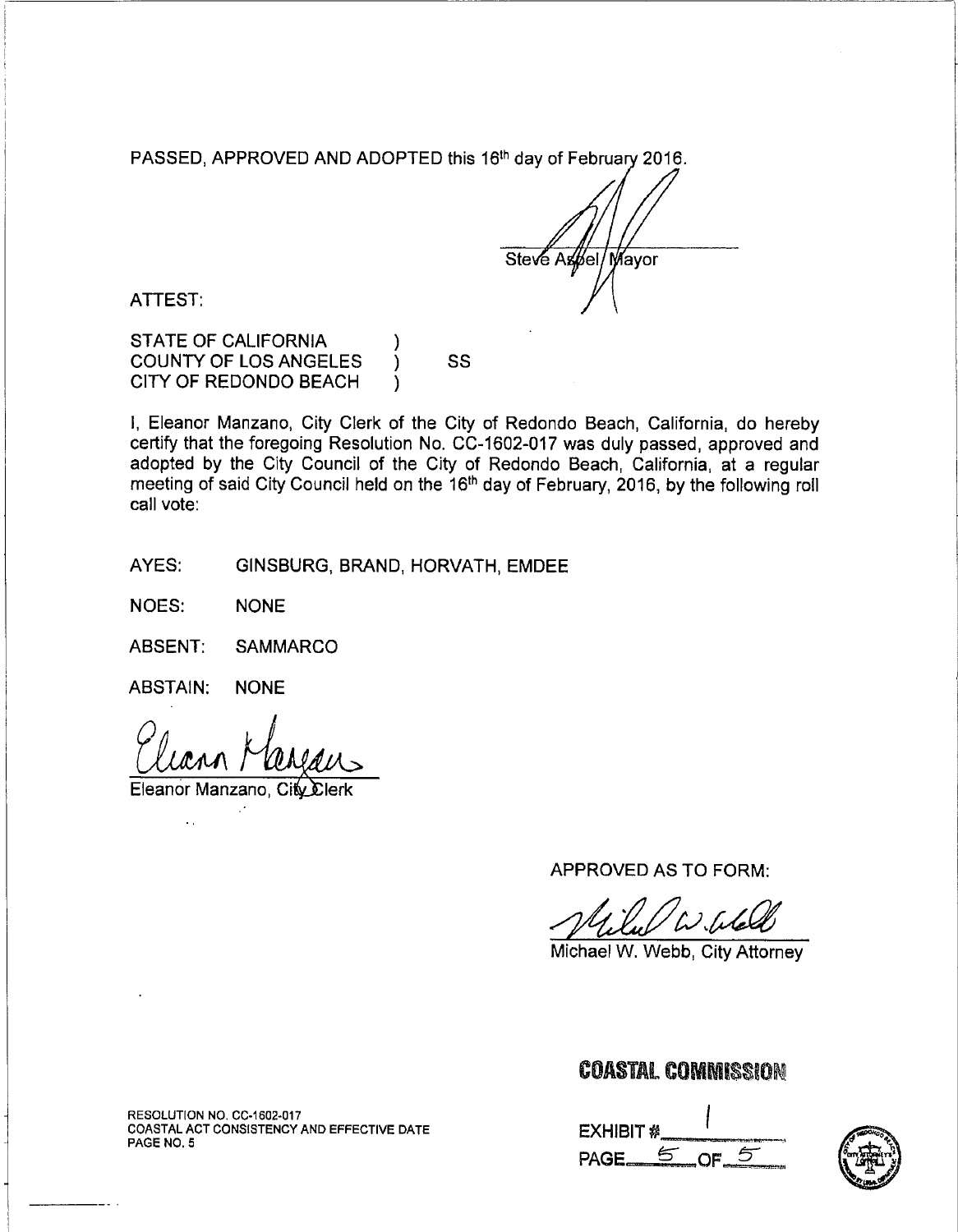#### **RESOLUTION NO. CC-1601-009**

#### A RESOLUTION OF THE CITY COUNCIL OF THE CITY OF REDONDO BEACH, CALIFORNIA, CONDITIONALLY APPROVING AMENDMENTS TO THE CITY'S COASTAL LAND USE PLAN RELATED TO RESIDENTIAL CARE **FACILITIES FOR THE ELDERLY**

WHEREAS, an application was filed by Fountain Square Development West and the Redondo Beach Unified School District (Co-applicants) requesting approval to construct a two-story, 80,000-square-foot assisted living facility with 96 residential suites (maximum 130 beds) to accommodate elderly who have Alzheimer's and similar memory loss conditions; and

WHEREAS, the proposed project includes text amendments to the Local Coastal Program (including the Coastal Land Use Plan and its Implementing Ordinance) and General Plan since the current zoning does not permit residential care facilities to operate on property located within the coastal zone; and

WHEREAS, the property is currently located within the Coastal Zone and has a Coastal Land Use Plan designation of Public or Institutional (P); and

WHEREAS. The proposed text amendments provides the legislative framework that would allow the development of a residential care facility for the elderly (RCFE) within the Coastal Zone on Public-Community Facility (P-CF) zoned lots over one acre in size; and

WHEREAS, text amendments are also being proposed for General Plan Land Use (1) Policies 1.2.3 and 1.2.4 contained in Section 2.1.4, and (2) Objective 1.46 and Policy 1.46.1 under "PUBLIC AND INSTITUTIONAL USES" to allow the development of nongovernmental facilities on property designated as "P" that would provide funding for education services elsewhere; and

WHEREAS, An Initial Study was prepared pursuant to the requirements of the CEQA Statutes and determined that the proposed project requires an Environmental Impact Report (EIR); and

WHEREAS, on June 11, 2015, the City issued a Notice of Availability, which notified the public of the review and comment period of the Draft EIR. This notice also noted the availability of the proposed General Plan and Local Coastal Program amendments, and provided notice related to the Conditional Use Permit, the Coastal Development Permit, Planning Commission Design Review, and the Tentative Tract Map.

WHEREAS, the City also made the proposed Local Coastal Program amendments available for review at the City's Planning Department, at the Redondo Beach Public Library, electronically (included in the DEIR), and available at the Coastal Commission's

RESOLUTION NO. CC-1601-009 KENSINGTON ASSISTED LIVING FACILITY PROJECT LOCAL COASTAL LAND USE PLAN AMENDMENTS PAGE NO. 1



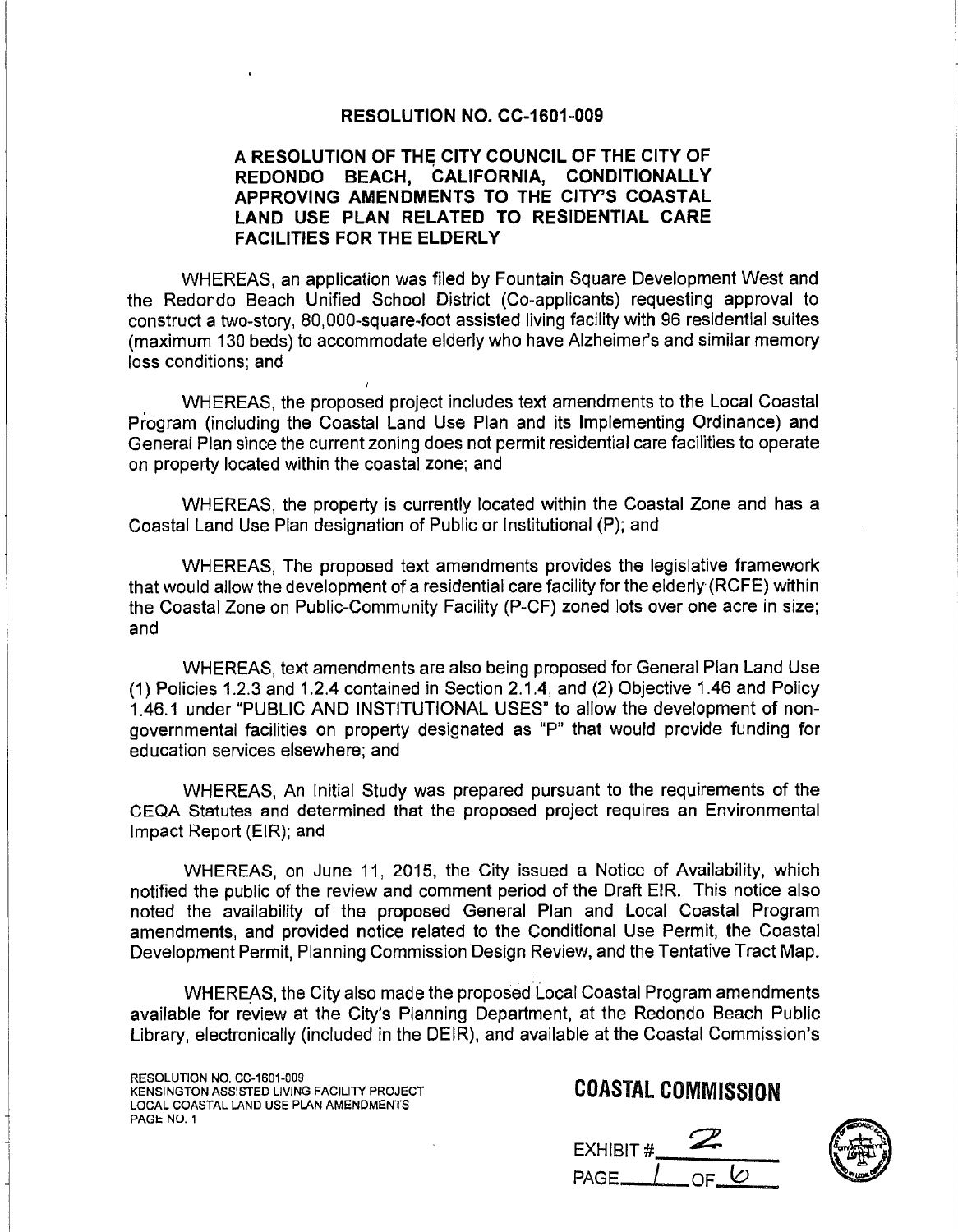offices, consistent with Tit. 14, Cal. Code Regs, § 13515 and RBMC §§ 10-5.2504(i) and  $10 - 5.2238.$ 

WHEREAS, in accordance with CEQA Guidelines Section 15025 (c) the Planning Commission reviewed and considered the Environmental Impact Report (SCH# 2013121065); and

WHEREAS, on October 15, 2015, the Planning Commission of the City of Redondo Beach reviewed, considered, and after discussion and public testimony, unanimously recommended the Redondo Beach City Council approve the Local Coastal Program Amendment (including the Coastal Land Use Plan, and the Coastal Zoning), the General Plan, the EIR, and conditionally approved the Conditional Use Permit, Coastal Development Permit, Planning Commission Design Review, and Tentative Vesting Parcel Map subject to the 10 findings and 39 conditions in the staff report, replacing Condition No. 15 as follows: "That all semi-truck delivery trucks and trash collection shall be restricted between the hours of 9:00 A.M. to 3:00 P.M.,"; and

WHEREAS, on January 19, 2016, the City Council of the City of Redondo Beach reviewed and considered the Local Coastal Program Amendment (including the Coastal Land Use Plan, and the Coastal Zoning), the General Plan, the EIR, Conditional Use Permit, Coastal Development Permit, Planning Commission Design Review, and Tentative Vesting Parcel Map; and

WHEREAS, notice of the time and place of this public hearing was published according to law in the Easy Reader, a newspaper of general circulation in the City; and

WHEREAS, all of the findings and conclusions made by the City Council pursuant to this Resolution are based upon the oral and written evidence presented to it as a whole and not based solely on the information provided in this Resolution; and

NOW, THEREFORE, THE CITY COUNCIL OF THE CITY OF REDONDO BEACH, CALIFORNIA, DOES HEREBY RESOLVE AS FOLLOWS:

SECTION 1. The City Council hereby finds that the above recitals are true and correct, and are incorporated herein by reference as if set forth in full.

SECTION 2. Proposed Amendments to the Coastal Land Use Plan. New text amendments are shown with **bold double underlined text**; deletions are shown in bold stricken text; where existing intervening text, subsections, or sections have been omitted and are not specifically deleted, these shall not be considered amended or deleted and should therefore be considered retrained in their current state (such language may be displayed as "...").

VI. Location and Planning New Development

**B.** Subareas

 $\ddotsc$ 

RESOLUTION NO. CC-1601-009 KENSINGTON ASSISTED LIVING FACILITY PROJECT LOCAL COASTAL LAND USE PLAN AMENDMENTS PAGE NO. 2

EXHIBIT #  $PAGE_2$ 

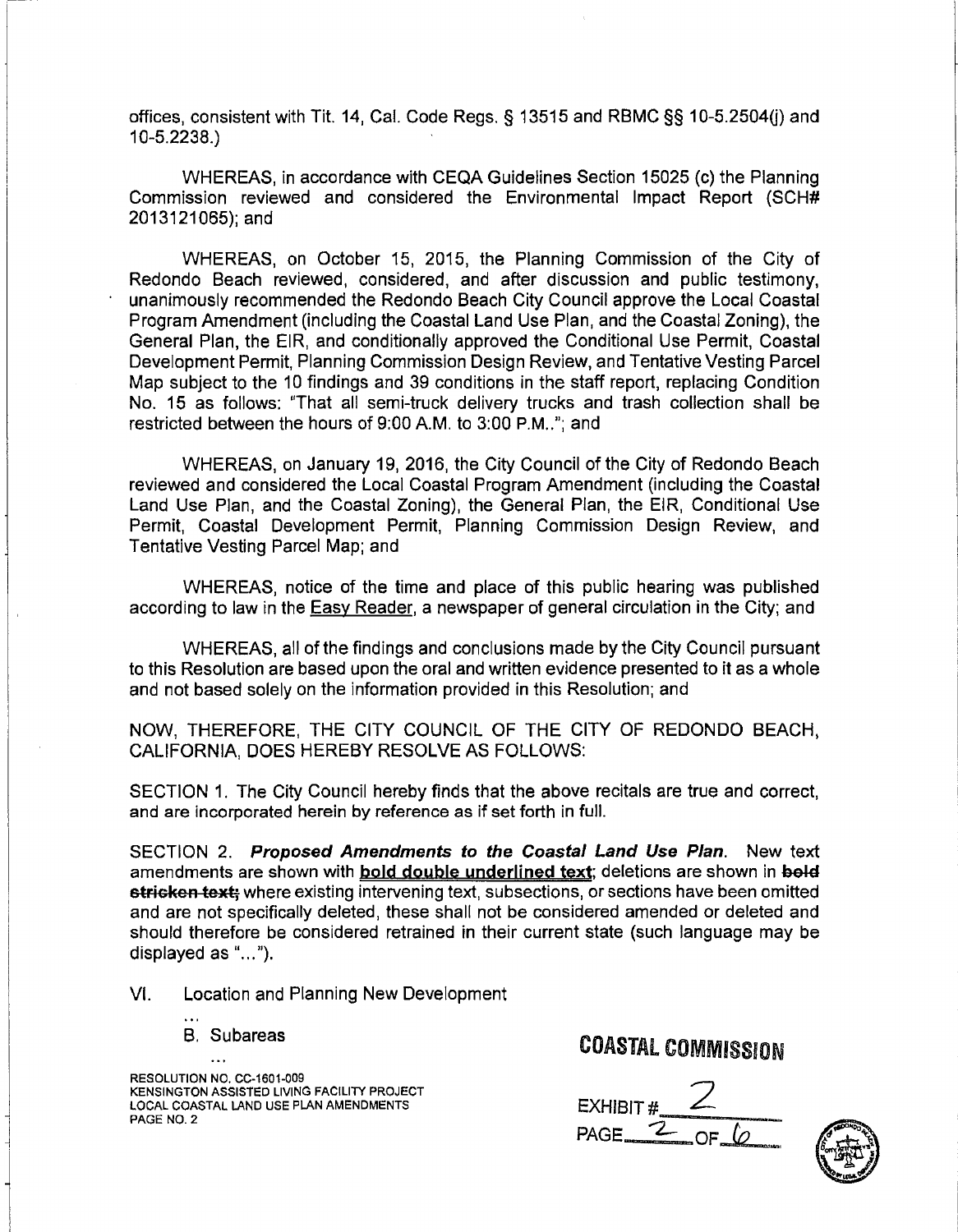7. Subarea #7

The various land uses comprising subarea #7 are presented on the following table and map and described below.

**Public Facility - The elementary school, Patterson, is located at the** northerly border of the subarea. The school-currently-contains grade levels kindergarten through 6.

Institutional/Public - Community Facility - The Redondo Beach Unified School District owned property located at the northerly border of the subarea.

### C. Proposed Land Use Classifications

The following land use classifications in conjunction with the coastal land use plan map for the Coastal Zone (Exhibit H) and the policies as set forth in this Coastal Plan will guide the future growth and development of the City's Coastal Zone. This section was substantially updated in 1999 for consistency with the City's General Plan, including more specific land use and development standards.

#### Public or Institutional

The Public or Institutional (P) district includes the following sites and uses:

- $\ddotsc$
- 3. Community facilities, governmental facilities, and public safety facilities: These include the Civic Center (City Hall, Public Library, and Police Station) at Diamond Street and Pacific Coast Highway, the fire station at S. Broadway and Pearl Street, and the Recreation and Community Services Center Redondo Beach Unified School District owned property at Knob Hill and Pacific Coast Highway. Permitted uses include parks and open space, and uses which may be considered subject to a Conditional Use Permit include cultural uses (libraries, museums, etc.), institutional uses (governmental, police, fire, etc.), community centers, public athletic clubs, performance art facilities, educational facilities, child day care centers, Residential Care Facilities for the Elderly (RCFE), schools, parking lots, and similar public or institutional uses. For the Civic Center, the maximum floor area ratio of all buildings on the site is 1.25 and the maximum height is three stories, 45 feet. The floor area ratio and height of buildings at other community facility/governmental facility/public safety facility sites will be determined as part of the required public hearing process for any proposed new building.

RESOLUTION NO. CC-1601-009 KENSINGTON ASSISTED LIVING FACILITY PROJECT LOCAL COASTAL LAND USE PLAN AMENDMENTS PAGE NO 3

 $\ddotsc$ 

EXHIBIT # PAGE  $\frac{3}{2}$  of

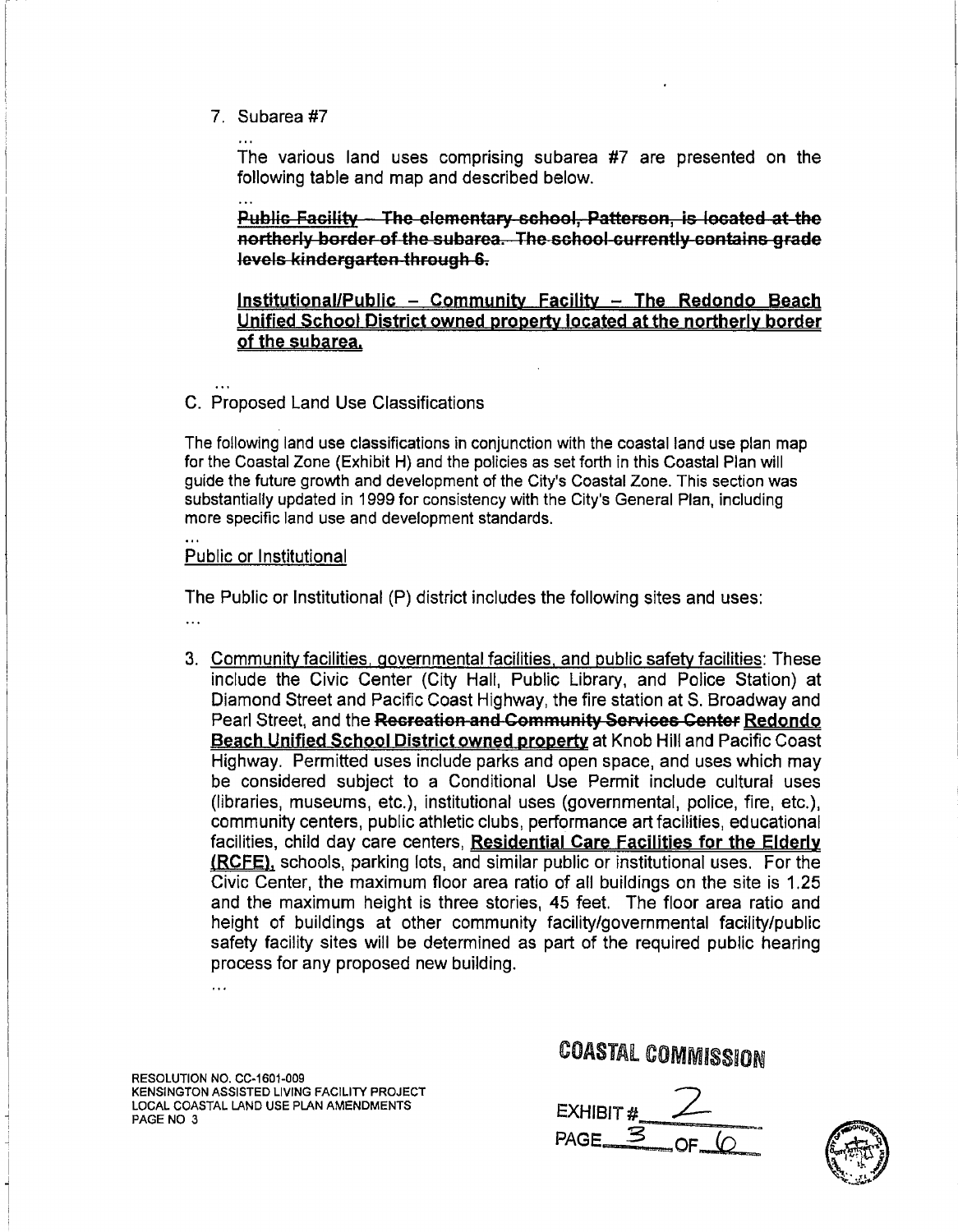- D. Land Use Policies
	-
- $14<sub>1</sub>$ Allow for the development of housing for senior citizens in Area 1 of the Coastal Zone by permitting such housing to vary from the limits on height, density, floor area and number of stories, the requirements for upper level setbacks, required percentage of commercial frontage and the parking standards in the zone in which it is located (subject to approval of Conditional Use Permit and Planning Commission Design Review) in areas classified as Multi-Family Residential ("R-3", "RMD", and "RH"), and Mixed-Use ("MU") on the Coastal Land Use Plan Map, and on lots classified Commercial ("C-2", "C-3", and "C-4") on the Coastal Land Use Plan Map, that are also located north of Knob Hill Avenue, adjacent to Pacific Coast Highway, and on lots classified Public-Community Facility ("P-CF" - and where, in the P-CF zone, only senior housing classified as Residential Care Facilities for the Elderly (RCFE) over one acre) provided that:

(a) The project does not impact pier or beach access parking;

(b) It is appropriate at the proposed location;

(c) It does not displace a visitor serving commercial facility, defined as a commercial development that provides accommodations, food, and services, including hotels, motels, campgrounds, restaurants and commercial recreation developments such as shopping, eating and amusement areas for tourists:

(d) Any proposed projections above the height limit of the underlying zone will have no significant impact on public views to or along the coastline or coastal bluffs;

(e) It protects community character and pedestrian scale; (f) With the exception of an elevator housing to accommodate the handicapped, it is consistent with adopted LUP height limits in zones designated for low and medium density multi-family residential use:

(g) It is located within a reasonable walking distance of commercial retail, professional, and social and community services patronized by senior citizens, or has its own private shuttle bus that will provide daily access to these services, or be within a reasonable walking distance of a bus or transit stop providing access to these services; and

(h) The project includes units affordable to lower-income or moderate-income households to the extent feasible.

SECTION 3. SEVERABILITY. If any section, subsection, sentence, clause, or phrase of this Resolution is for any reason held to be invalid, unconstitutional or unenforceable by the decision of any court of competent jurisdiction, such decision shall not affect the validity of the remaining portions of the Resolution. The City Council hereby declares that

RESOLUTION NO. CC-1601-009 KENSINGTON ASSISTED LIVING FACILITY PROJECT LOCAL COASTAL LAND USE PLAN AMENDMENTS PAGE NO. 4



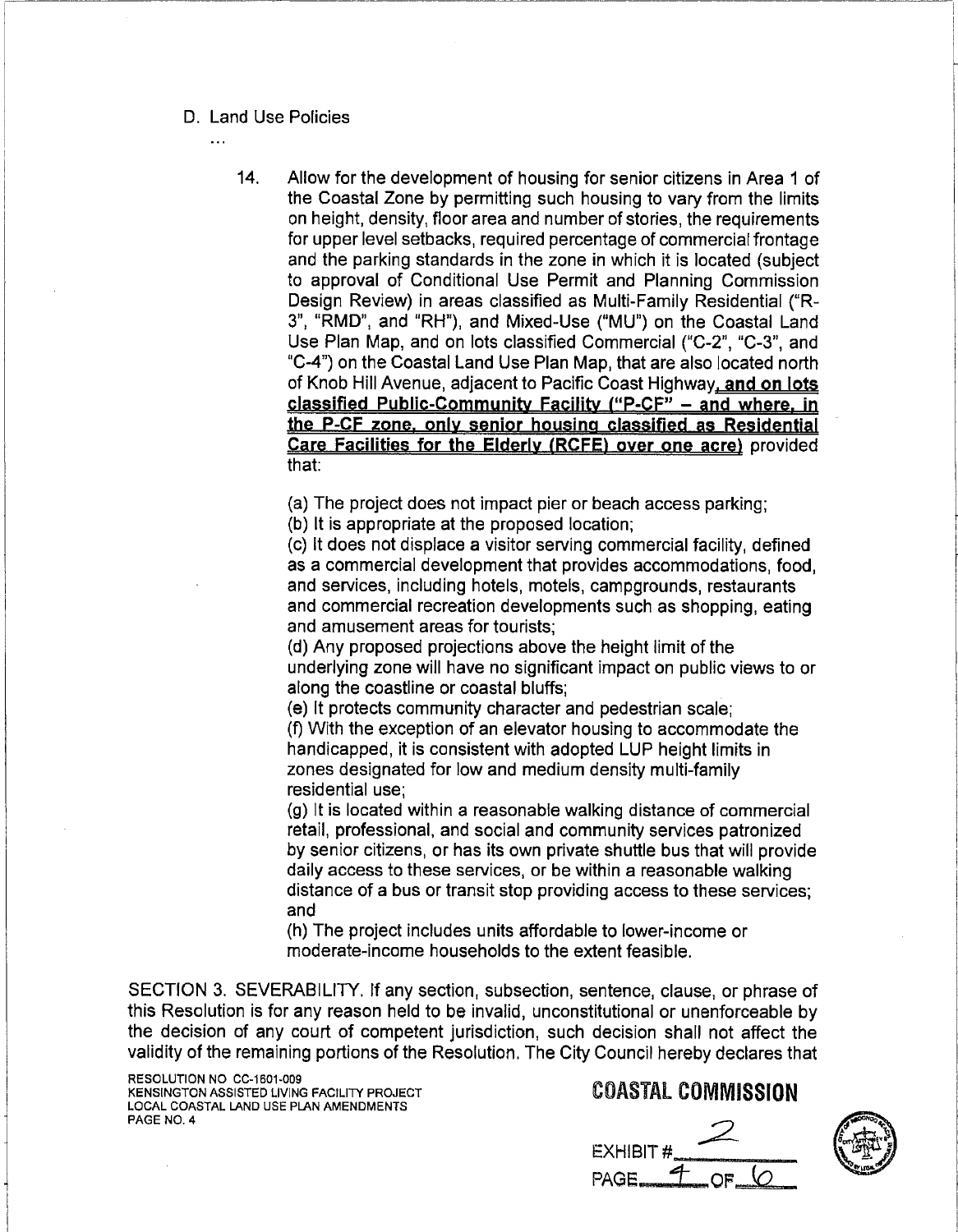it would have passed this Resolution and each section, subsection, sentence, clause, and phrase thereof, irrespective of the fact that any one or more sections, subsections, sentences, clauses, or phrases be declared invalid, unconstitutional or unenforceable.

SECTION 4. EFFECTIVE DATE. The Coastal Land Use Plan amendments contained herein shall not be effective until: (1) Coastal Commission has certified the amendments to the Local Coastal Program ("LCP") associated with the Kensington Assisted Facility Project (i.e. the Coastal Land Use Plan and Coastal Zoning Amendments considered concurrently), and (2) an affirmative vote of the Redondo Beach electorate is declared by the City Council on the Coastal Land Use Plan amendments contained herein. In the event that Coastal Commission suggests or requires modifications to the LCP amendments, item (1) will be fulfilled through compliance with Title 14, Cal. Code Regulations, Section 13544 (or similar acknowledgement from the Coastal Commission that the City has complied with the Coastal Commission's modifications).

SECTION 5. AMENDMENTS. Amendments to the Coastal Land Use Plan shall not be construed as having been enacted by initiative and shall not be subject to the provisions of California Elections Code Section 9217.

SECTION 6. The City Council hereby finds and certifies that the amendments contained in this resolution are intended to be carried out in a manner fully in conformity with the Coastal Act.

SECTION 7. The City Clerk shall certify to the passage and adoption of this resolution. shall enter the same in the Book of Original Resolutions of said City, and shall cause the action of the City Council in adopting the same to be entered in the official minutes of said City Council.

RESOLUTION NO. CC-1601-009 KENSINGTON ASSISTED LIVING FACILITY PROJECT LOCAL COASTAL LAND USE PLAN AMENDMENTS PAGE NO 5

**EXHIBIT#** PAGE\_

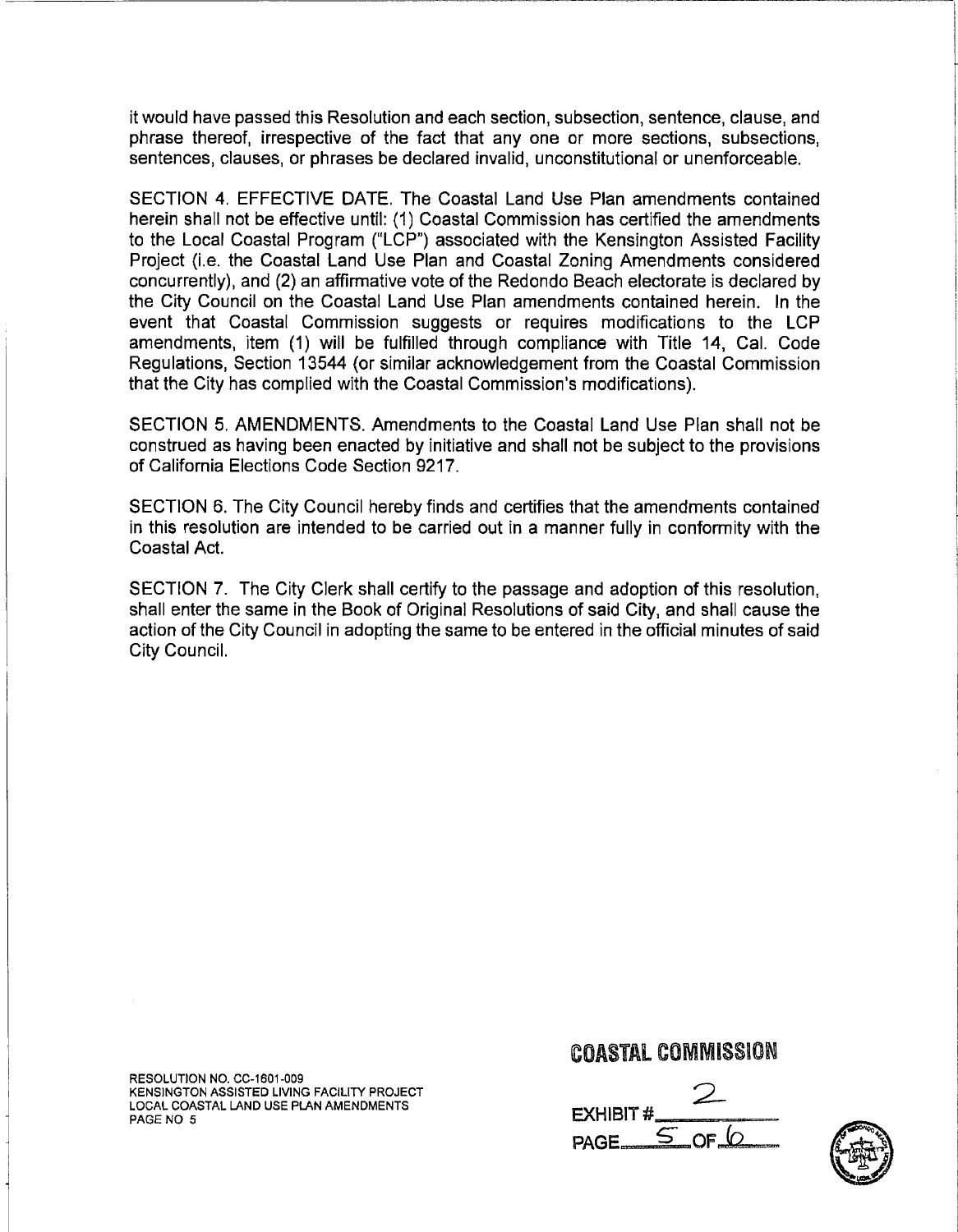PASSED, APPROVED, AND ADOPTED this 19th day of January 2016.

Ste**√**e A∕sp∉l, ′a∕vor

ATTEST:

STATE OF CALIFORNIA **COUNTY OF LOS ANGELES** SS CITY OF REDONDO BEACH )

I, Eleanor Manzano, City Clerk of the City of Redondo Beach, California, do hereby certify that the foregoing Resolution No. CC-1601-009 was duly passed, approved, and adopted by the City Council of the City of Redondo Beach, California, at a regular meeting of said City Council held on the 19<sup>th</sup> day of January, 2016, by the following vote:

AYES: GINSBURG, BRAND, HORVATH, SAMMARCO

**NOES: NONF** 

**ABSENT: NONE** 

**ABSTAIN: NONE** 

RECUSED: EMDEE

Eleanor Manzano, Cit

APPROVED AS TO FORM:

Michael W. Webb, City Attorney

RESOLUTION NO CC-1601-009 KENSINGTON ASSISTED LIVING FACILITY PROJECT LOCAL COASTAL LAND USE PLAN AMENDMENTS PAGE NO. 6

**EXHIBIT #** PAGE<sub>0</sub>

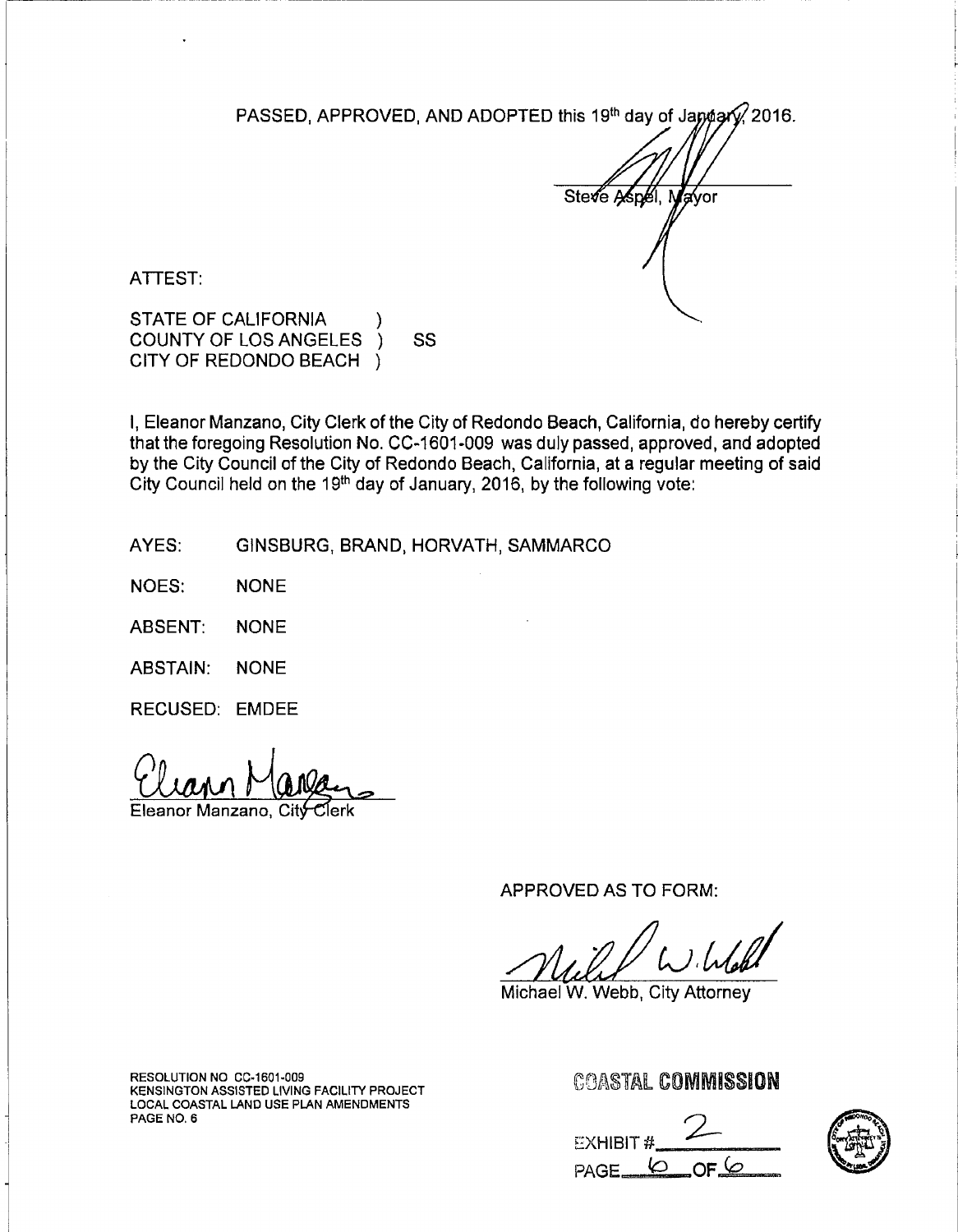#### ORDINANCE NO. 0-3148-16

#### AN ORDINANCE OF THE CITY COUNCIL OF THE CITY OF REDONDO BEACH, CALIFORNIA, AMENDING THE CITY'S COASTAL ZONING CONTAINED IN TITLE 10, CHAPTER 5 OF THE CITY'S MUNICIPAL CODE RELATED TO RESIDENTIAL CARE **FACILITIES FOR THE ELDERLY**

WHEREAS, an application was filed by Fountain Square Development West and the Redondo Beach Unified School District (Co-applicant) requesting approval to construct a two-story, 80,000-square-foot assisted living facility with 96 residential suites (maximum 130 beds) to accommodate elderly who have Alzheimer's and similar memory loss conditions; and

WHEREAS, the proposed project includes text amendments to Title 10, Chapter 5 of the Redondo Beach Municipal Code since the current zoning does not permit residential care facilities to operate on property located within the coastal zone; and

WHEREAS, the property is currently located within the Coastal Zone and has a Coastal Land Use Plan designation of Public or Institutional (P); and

WHEREAS, The proposed text amendments provides the legislative framework that would allow the development of a residential care facility for the elderly (RCFE) within the Coastal Zone on Public-Community Facility (P-CF) zoned lots over one acre in size subject to a Conditional Use Permit; and

WHEREAS, An Initial Study was prepared pursuant to the requirements of the CEQA Statutes and determined that the proposed project requires an Environmental Impact Report (EIR); and

WHEREAS, on June 11, 2015, the City issued a Notice of Availability, which notified the public of the review and comment period of the Draft EIR. This notice also noted the availability of the proposed General Plan and Local Coastal Program amendments, and provided notice related to the Conditional Use Permit, the Coastal Development Permit, Planning Commission Design Review, and the Tentative Tract Map.

WHEREAS, the City also made the proposed Local Coastal Program amendments available for review at the City's Planning Department, at the Redondo beach Public Library, electronically (included in the DEIR), and available at the Coastal Commission's offices, consistent with Tit. 14, Cal. Code Regs. § 13515 and RBMC §§ 10-5.2504(i) and  $10-5,2238.$ 

WHEREAS, in accordance with CEQA Guidelines Section 15025 (c) the Planning Commission reviewed and considered the Environmental Impact Report (SCH# 2013121065); and

# **COASTAL COMMISSION**

ORDINANCE NO. 0-3148-16 KENSINGTON ASSISTED LIVING FACILITY PROJECT AMENDING SECTIONS 10-5,110 AND 10-5,1624 PAGE NO. 1

**EXHIBIT#** PAGE.

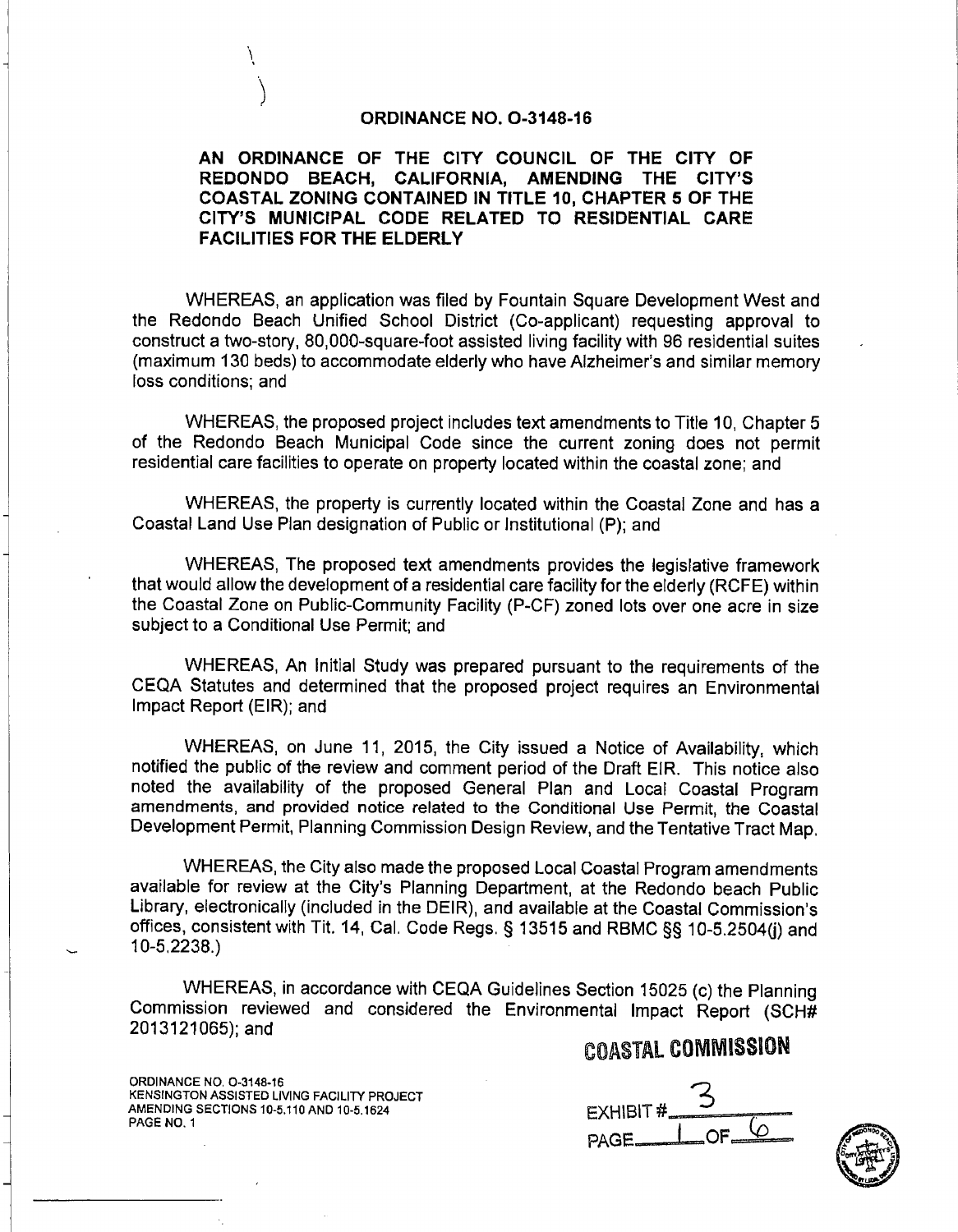WHEREAS, on October 15, 2015, the Planning Commission of the City of Redondo Beach reviewed and considered the Coastal Land Use Plan Zoning Ordinance Amendment (Title 10, Chapter 5 of the Redondo Beach Municipal Code), General Plan Amendment, Coastal Land Use Plan Amendment, and conditionally approved the Conditional Use Permit, Coastal Development Permit, Planning Commission Design Review, and Tentative Vesting Parcel Map; and

WHEREAS, on October 15, 2015, the Planning Commission after discussion and public testimony, unanimously recommended the Redondo Beach City Council approve an amendment to the Coastal Land Use Implementing Ordinance (Title 10, Chapter 5 of the Redondo Beach Municipal Code) as it relates to Sections 10-5.110 and 10-5.1624: and

WHEREAS, on January 19, 2016, the City Council held a public hearing at which time the City Council of the City of Redondo Beach considered evidence presented by the applicant, the Planning Division, and other interested parties at the public hearing with respect thereto.

WHEREAS, notice of the time and place of this public hearing was published according to law in the Easy Reader, a newspaper of general circulation in the City; and

WHEREAS, all of the findings and conclusions made by the City Council pursuant to this Resolution are based upon the oral and written evidence presented to it as a whole and not based solely on the information provided in this Resolution; and

NOW, THEREFORE, THE CITY COUNCIL OF THE CITY OF REDONDO BEACH. CALIFORNIA, DOES HEREBY ORDAIN AS FOLLOWS:

SECTION 1. The City Council hereby finds that the above recitals are true and correct. and are incorporated herein by reference as if set forth in full.

SECTION 2. AMENDMENT OF CODE. Proposed Amendments to the Coastal Land Use Plan Implementing Ordinance (Coastal Zoning) contained in Redondo Beach Municipal Code, Title 10, Chapter 5. New text amendments are shown with bold double underlined text; deletions are shown in bold stricken text; where existing intervening text, subsections, or sections have been omitted and are not specifically deleted, these shall not be considered amended or deleted and should therefore be considered retrained in their current state (such language may be displayed as "...")

Section 10-5.1110 Land use regulations: P-CIV Civic Center zone, P-RVP Riviera Village parking zone, P-GP generating plant zone, P-ROW right-of-way zone, P-CF community facility zone, and P-PRO parks, recreation, and open space zone.

ORDINANCE NO. O-3148-16 KENSINGTON ASSISTED LIVING FACILITY PROJECT AMENDING SECTIONS 10-5.110 AND 10-5.1624 PAGE NO. 2

EXHIBIT #\_ PAGE  $2$ 

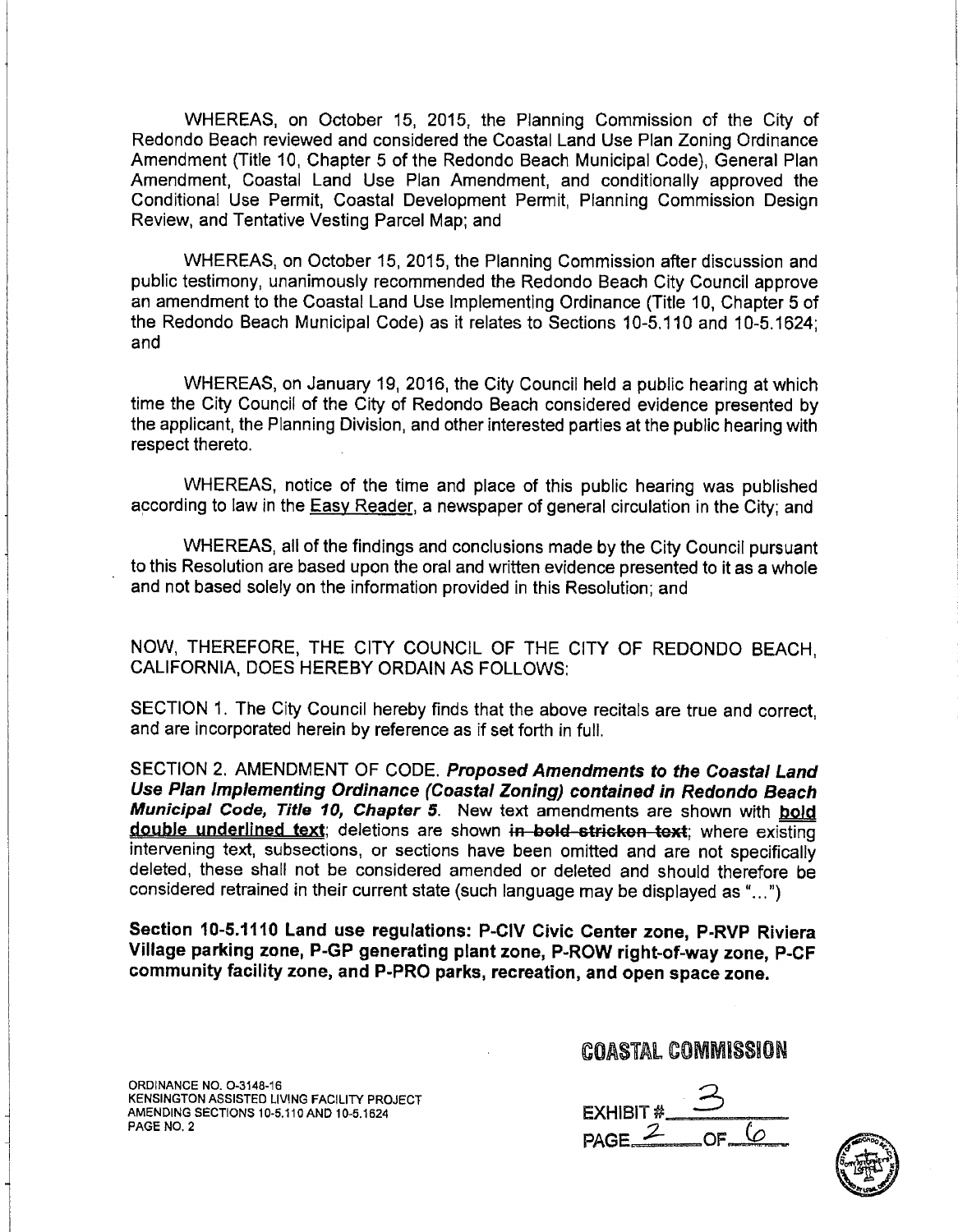|                                                           |                          |                          |                          |                |                |                | <b>Additional</b>                           |
|-----------------------------------------------------------|--------------------------|--------------------------|--------------------------|----------------|----------------|----------------|---------------------------------------------|
|                                                           | Р.<br><b>CIV</b>         | Р.<br><b>RVP</b>         | P-<br><b>GP</b>          | P-             | P-             | P-             | <b>Regulations See</b>                      |
| <b>Use Classification</b><br><b>Public and Other Uses</b> |                          |                          |                          | <b>ROW</b>     | <b>CF</b>      | <b>PRO</b>     | <b>Section:</b>                             |
| Parks, parkettes,<br>open                                 |                          |                          |                          |                |                |                |                                             |
| recreational<br>space,                                    | P                        | P                        | P                        | P              | P              | P              | $10-5.1111(a)$ , 10-<br>$5.111($ b),<br>10- |
| facilities, beaches,<br>and<br>coastal bluffs             |                          |                          |                          |                |                |                | 5.1111(c)                                   |
| Public buildings in parks,                                |                          |                          |                          |                |                |                | $10-5.1111(a)$ , 10-                        |
| recreation<br>areas,<br>open                              | C                        | $\mathbf C$              | $\mathbf C$              | C              | C              | $\mathbf C$    | $5.1111(b)$ ,<br>$10 -$                     |
| space areas, and beaches                                  |                          |                          |                          |                |                |                | 5.1111(c)                                   |
| Adult education centers<br>Agricultural<br>and            | $\overline{a}$           | $\overline{\phantom{0}}$ | $\overline{a}$           | $\overline{a}$ | Ć              | $\overline{a}$ | $10-5.1111(a), 10-$                         |
| horticultural uses                                        | C                        | $\frac{1}{2}$            | $\ddotsc$                | C              | C              | $\mathbf C$    | 5.1111(c)                                   |
| Child day care centers                                    | $\mathbf C$              | $\overline{a}$           | --                       | <u></u>        | C              | $\mathbf C$    | $10-5.1111(a), 10-$                         |
|                                                           |                          |                          |                          |                |                |                | 5.1111(c)                                   |
| <b>Community centers</b>                                  | $\mathsf C$              | $\overline{a}$           | --                       | --             | Ć              | $\overline{C}$ | 10-5.1111(a), 10-<br>5.1111(c)              |
| <b>Cultural institutions</b>                              | $\mathbf C$              | $\ddotsc$                | --                       | --             | C              | $\mathbf C$    | 10-5.1111(a), 10-                           |
| Government maintenance                                    |                          |                          |                          |                |                |                | 5.1111(c)                                   |
| facilities                                                | C                        | --                       | --                       | --             | C              | $\mathbf C$    | $10-5.1111(a)$                              |
| Government offices                                        | C                        | --                       | ---                      | --             | $\mathbf C$    | $\overline{C}$ | $10-5.1111(a)$ , 10-<br>5.1111(c)           |
| Public gymnasiums<br>and                                  | $\overline{C}$           | $\overline{\phantom{a}}$ | --                       | --             | $\mathbf C$    | $\mathbf C$    | 10-5.1111(a), 10-                           |
| athletic clubs                                            |                          |                          |                          |                |                |                | 5.1111(c)                                   |
| Hospitals<br>Medical offices and health-                  | $\overline{a}$           | $\overline{a}$           | <u></u>                  | --             | $\overline{C}$ | $\overline{a}$ |                                             |
| related facilities                                        |                          |                          | ---                      | --             | $\mathbf C$    | --             |                                             |
| Nurseries, wholesale and<br>retail                        | $\mathbf C$              | $\overline{a}$           | ---                      | C              | $\mathbf C$    | C              | $10-5.1111(a), 10-$                         |
|                                                           |                          |                          |                          |                |                |                | 5.1111(c)<br>$10-5.1111(a), 10-$            |
| Performance art facilities                                | $\mathbf C$              | $\blacksquare$           |                          | --             | $\mathbf C$    | C              | 5.1111(c)                                   |
| Parking lots                                              | C                        | C                        | $\overline{\phantom{a}}$ | C              | C              | C              | $10 - 5.1111(a)$ ,<br>$10 -$<br>5.111(c)    |
| Public safety facilities                                  | $\mathbf C$              | $\overline{\phantom{a}}$ | $\blacksquare$           | --             | $\mathsf C$    | $\mathbf C$    | $10-5.1111(a), 10-$                         |
|                                                           |                          |                          |                          |                |                |                | 5.1111(c)                                   |
|                                                           |                          |                          |                          |                |                |                | $10-5.1614,$<br>$10-$                       |
| Public utility facilities                                 | C                        | $\mathbf C$              | C                        | C              | C              | $\mathbf C$    | $5.111(a)$ ,<br>$10 -$<br>5.111(c)          |
| Schools, public and private                               | $\overline{\phantom{a}}$ | --                       | --                       | $\ddotsc$      | C              | --             |                                             |
| Accessory uses/structures                                 | P                        | P                        | --                       | P              | P              | P              | 10-5.1111(b), 10-                           |
|                                                           |                          |                          |                          |                |                |                | 5.1111(c)                                   |

ORDINANCE NO. O-3148-16<br>KENSINGTON ASSISTED LIVING FACILITY PROJECT<br>AMENDING SECTIONS 10-5.110 AND 10-5.1624<br>PAGE NO. 3

EXHIBIT#  $OFQ$ 

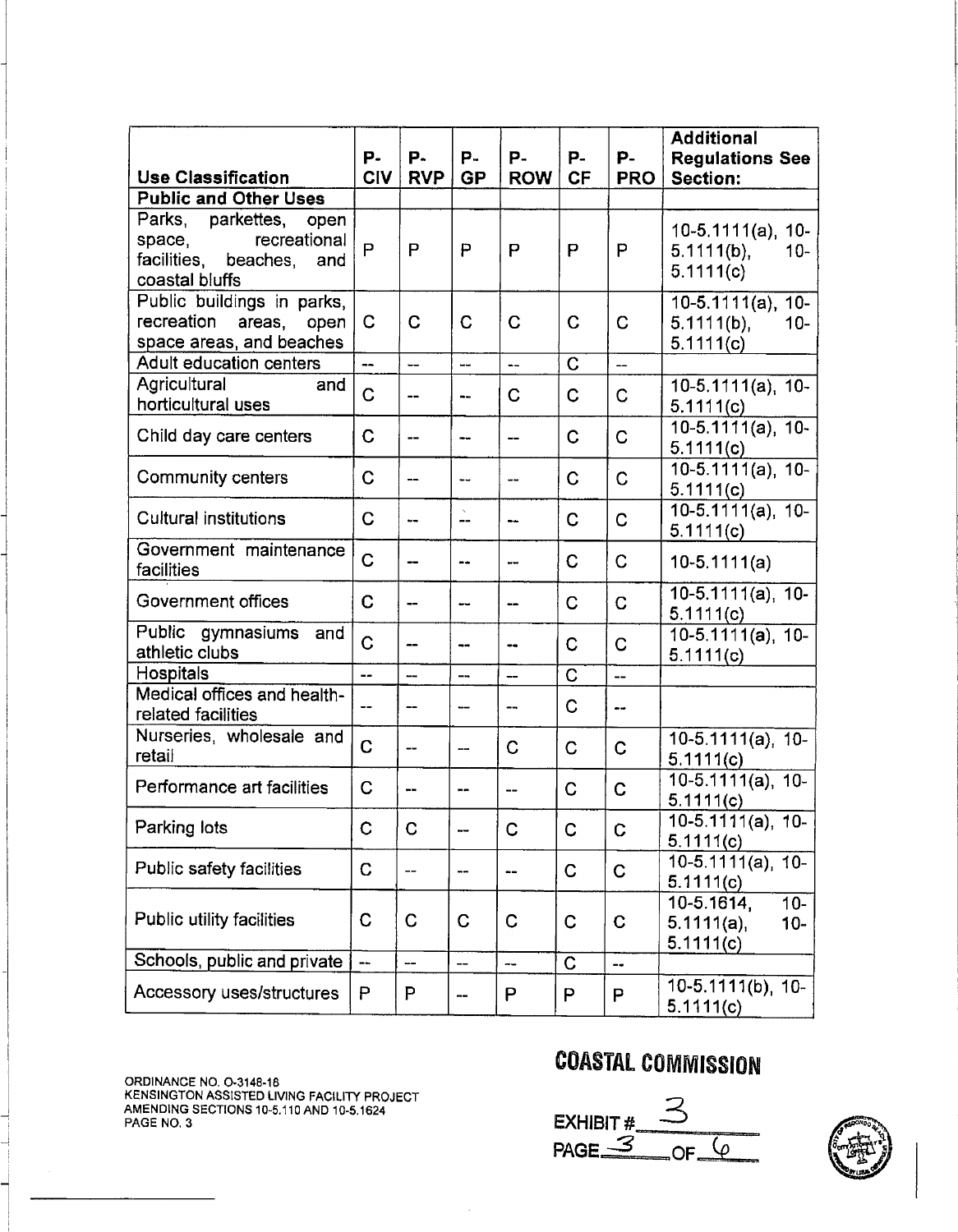| <b>Residential</b><br>∶are<br><b>Eacilities for the</b><br>Fidariy<br>ACC | $\sim$<br>= | --<br>= | $\blacksquare$<br>-- | --<br>= | $\underline{\underline{\mathbf{C}}^{\star}}$ | -- | 11-<br>1624 |
|---------------------------------------------------------------------------|-------------|---------|----------------------|---------|----------------------------------------------|----|-------------|
| $\ast$<br>on properties over one acre                                     |             |         |                      |         |                                              |    |             |

10-5.1624 Housing for senior citizens

 $(c)$ Conditional Use Permit and Planning Commission Design Review required. No senior housing, including senior group housing, senior citizen housing development or residential care facility for the elderly shall be approved pursuant to the standards and criteria of this section unless both a Conditional Use Permit is obtained pursuant to Section 10-5.2506 and an application for Planning Commission Design Review is approved pursuant to Section 10-5.2502

(1) Zones where permitted by Conditional Use Permit. Housing for senior citizens may be considered in Area 1 of the Coastal Zone in the R-3A, RMD, and RH multiple-family residential zones, in commercially zoned lots fronting Pacific Coast Highway that are also located north of Knob Hill Avenue and in all mixeduse zones. Residential Care Facilities for the Elderly may be considered in the Coastal Zone in Public-Community Facility (P-CF) zoned lots over one acre.

SECTION 3. INCONSISTENT PROVISIONS. Any provisions of the Redondo Beach Municipal Code, or appendices thereto, or any other ordinances of the City inconsistent herewith, to the extent of such inconsistencies and no further, are hereby repealed.

SECTION 4. SEVERABILITY. If any section, subsection, sentence, clause, or phrase of this ordinance is for any reason held to be invalid or unconstitutional by the decision of any court of competent jurisdiction, such decision shall not affect the validity of the remaining portions of the ordinance. The City Council hereby declares that it would have passed this ordinance and each section, subsection, sentence, clause and phrase thereof, irrespective of the fact that any one or more sections, subsections, sentences, clauses, or phrases be declared invalid, unconstitutional or unenforceable.

SECTION 5. This amendments contained in this ordinance shall not be effective until: (1) Coastal Commission has certified the amendments to the Local Coastal Program ("LCP") associated with the Kensington Assisted Facility Project (i.e. the Coastal Land Use Plan and Coastal Zoning Amendments), and (2) an affirmative vote of the Redondo Beach electorate is declared by the City Council on the Coastal Zoning amendments contained herein. In the event that Coastal Commission suggests or requires modifications to the LCP amendments, item (1) will be fulfilled through compliance with Title 14. Cal. Code Regulations, Section 13544 (or similar acknowledgement from the Coastal Commission that the City has complied with the Coastal Commission's modifications).

ORDINANCE NO. O-3148-16 KENSINGTON ASSISTED LIVING FACILITY PROJECT AMENDING SECTIONS 10-5,110 AND 10-5.1624 PAGE NO. 4



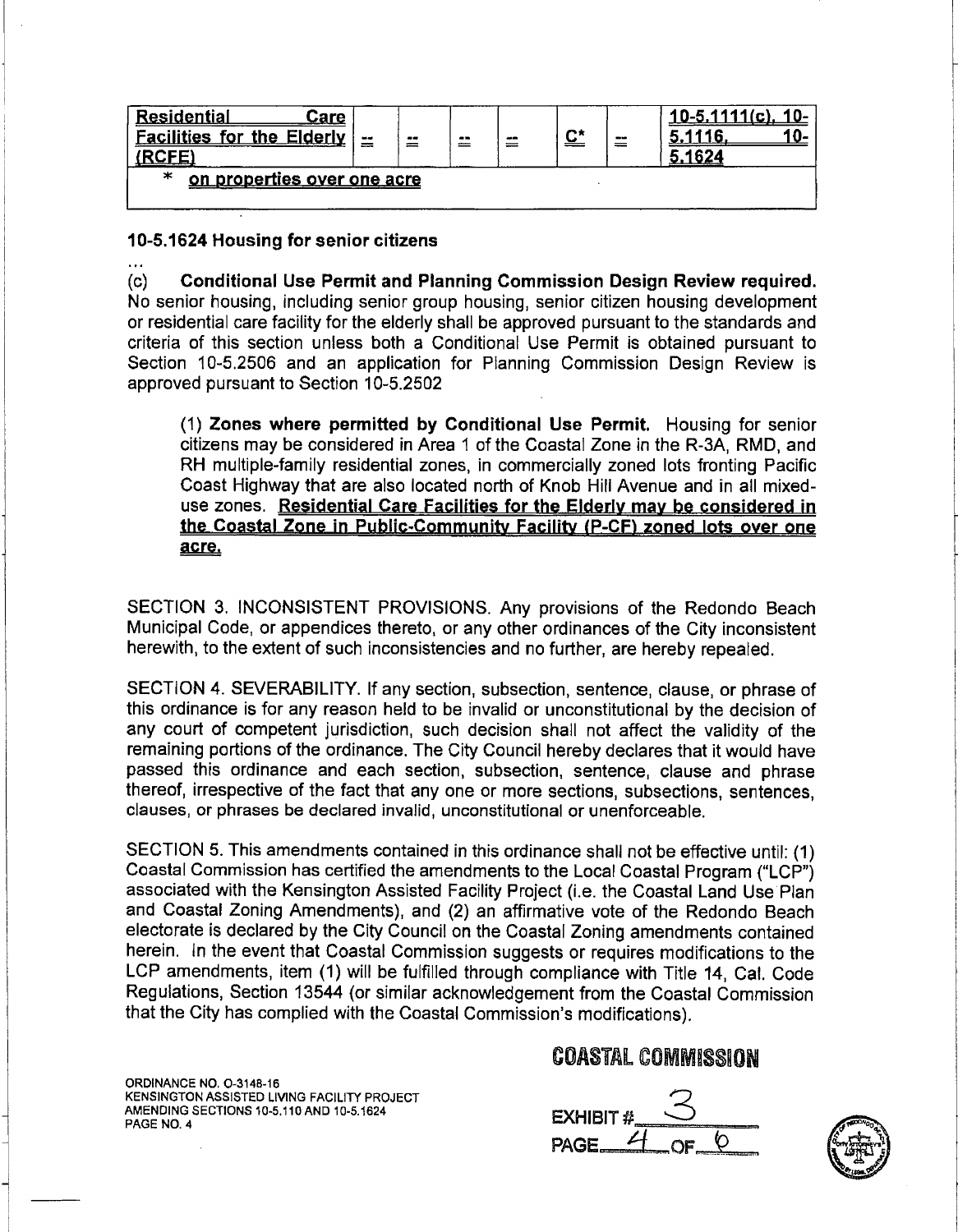SECTION 6. AMENDMENTS. Amendments contained in this ordinance shall not be construed as having been enacted by initiative and shall not be subject to the provisions of California Elections Code Section 9217.

SECTION 7. The City Council hereby finds and certifies that the amendments contained in this ordinance are intended to be carried out in a manner fully in conformity with the Coastal Act.

SECTION 8. PUBLICATION. This ordinance shall be published by one insertion in the official newspaper of the City.

ORDINANCE NO. O-3148-16 KENSINGTON ASSISTED LIVING FACILITY PROJECT AMENDING SECTIONS 10-5.110 AND 10-5.1624 PAGE NO. 5

**EXHIBIT #** PAGE  $\overline{5}$  $\Omega$ 

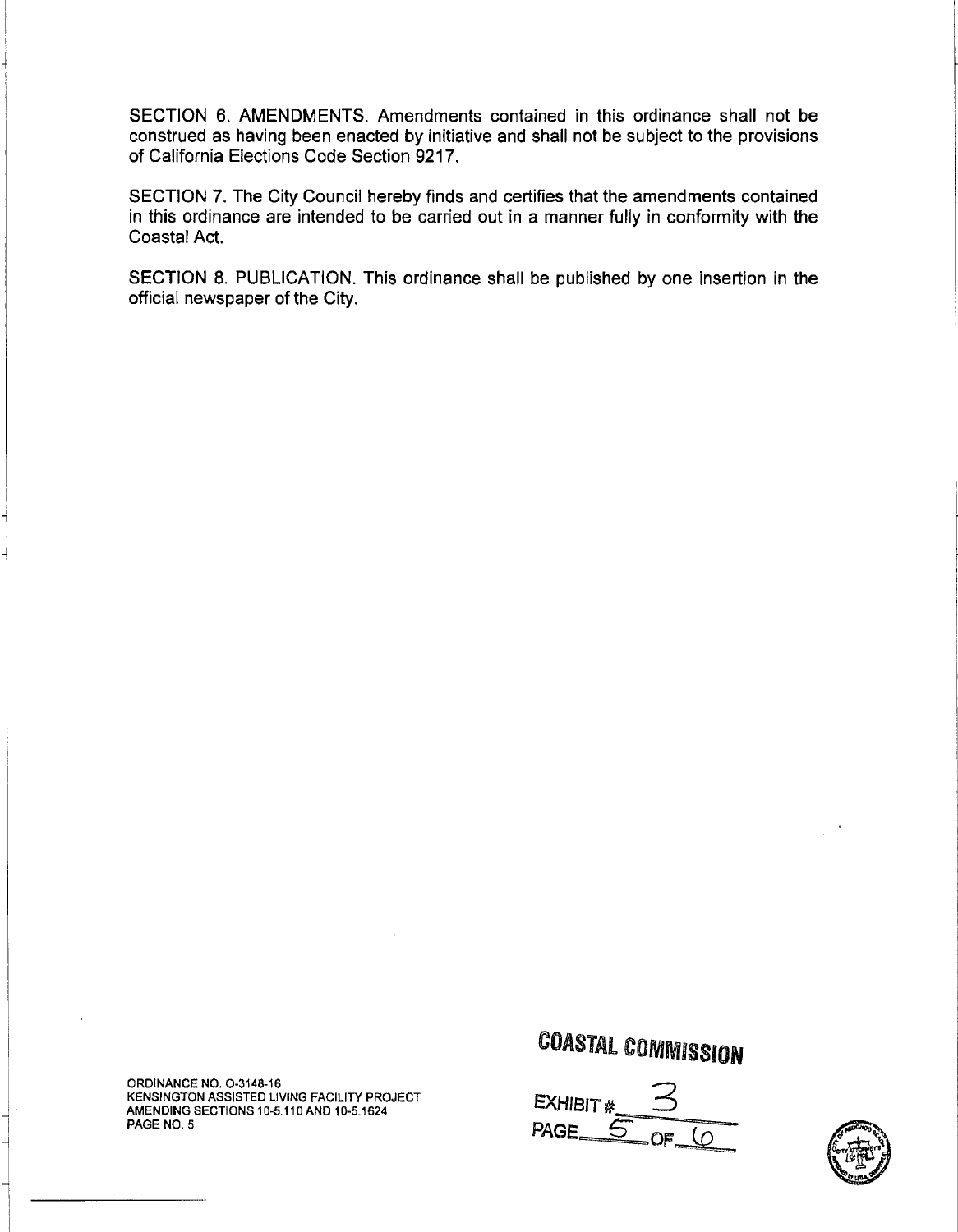PASSED, APPROVED, AND ADOPTED this 16<sup>th</sup> day of **February**, 2016.

Steve Aspey Máyor

**ATTEST:** 

**STATE OF CALIFORNIA COUNTY OF LOS ANGELES** SS CITY OF REDONDO BEACH )

I, Eleanor Manzano, City Clerk of the City of Redondo Beach, California, do hereby certify that the foregoing Ordinance No. was duly introduced at a regular meeting of the City Council held on the 19th day of January, 2016, and was duly approved and adopted by the City Council at a regular meeting of said City Council held on the 16<sup>th</sup> day of February, 2016, by the following vote:

AYES: GINSBURG, BRAND, HORVATH, EMDEE

**NOES: NONE** 

ABSENT: **SAMMARCO** 

**ABSTAIN: NONE** 

Eleanor Manzano. Citv\Clerk

APPROVED AS TO FORM:

Michael W. Webb, City Attorney

**COASTAL COMMISSION** 

**EXHIBIT #** PAGE  $6$ 



ORDINANCE NO. O-3148-16 KENSINGTON ASSISTED LIVING FACILITY PROJECT AMENDING SECTIONS 10-5.110 AND 10-5.1624 PAGE NO. 6